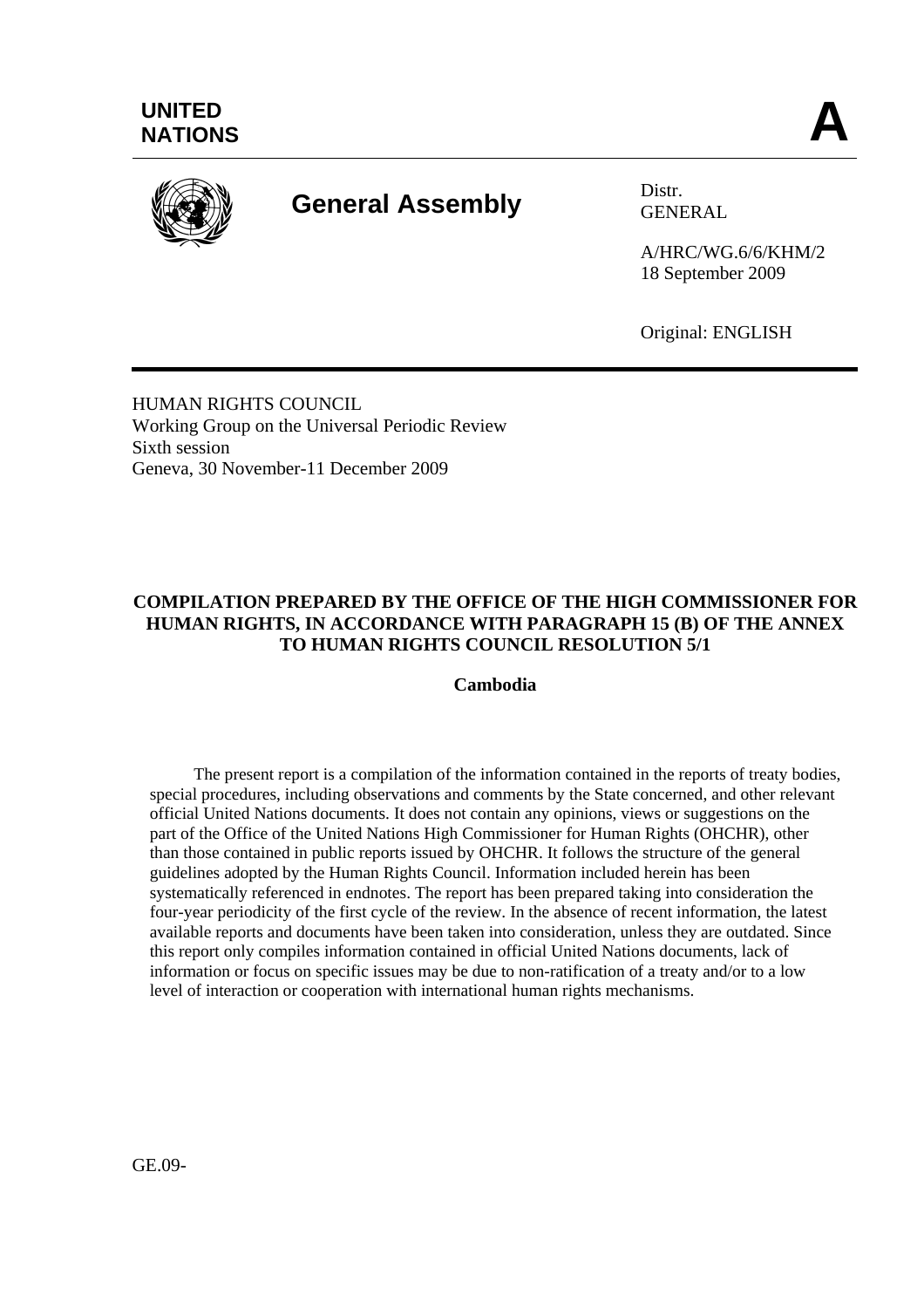# **I. BACKGROUND AND FRAMEWORK**

| Core universal human<br>rights treaties <sup>2</sup> | Date of ratification,<br>accession or succession | Declarations/<br>reservations               | Recognition of specific competences of<br><i>treaty bodies</i>                                                 |
|------------------------------------------------------|--------------------------------------------------|---------------------------------------------|----------------------------------------------------------------------------------------------------------------|
| <b>ICERD</b>                                         | 28 Nov. 1983                                     | None                                        | Individual complaints (art. 14): No                                                                            |
| <b>ICESCR</b>                                        | 26 May 1992                                      | None                                        |                                                                                                                |
| <b>ICCPR</b>                                         | 26 May 1992                                      | None                                        | Inter-State complaints (art. 41): No                                                                           |
| <b>CEDAW</b>                                         | 15 Oct. 1992                                     | None                                        |                                                                                                                |
| <b>CAT</b>                                           | 15 Oct. 1992                                     | None                                        | Inter-State complaints (art. 21): No<br>Individual complaints (art. 22): No<br>Inquiry procedure (art. 20): No |
| OP-CAT                                               | 30 March 2007                                    | None                                        |                                                                                                                |
| <b>CRC</b>                                           | 15 Oct. 1992                                     | None                                        |                                                                                                                |
| OP-CRC-AC                                            | 16 July 2004                                     | Binding declaration<br>under art 3:18 years |                                                                                                                |
| OP-CRC-SC                                            | 30 May 2002                                      | None                                        |                                                                                                                |

### **A. Scope of international obligations**<sup>1</sup>

, ICCPR-OP1 (signature only, 2004), ICCPR-OP2, OP-CEDAW (signature only, 2001), ICRMW (signature only, 2004), CRPD (signature only, 2007), CRPD-OP (signature only, 2007) and CED.

| Other main relevant international instruments                                      | Ratification, accession or succession               |
|------------------------------------------------------------------------------------|-----------------------------------------------------|
| Convention on the Prevention and Punishment of the Crime of Genocide               | <b>Yes</b>                                          |
| Rome Statute of the International Criminal Court                                   | <b>Yes</b>                                          |
| Palermo Protocol <sup>4</sup>                                                      | <b>Yes</b>                                          |
| Refugees and stateless persons <sup>5</sup>                                        | No, except 1951 Convention and its<br>1967 Protocol |
| Geneva Conventions of 12 August 1949 and Additional Protocols thereto <sup>6</sup> | Yes, except Additional Protocol III                 |
| ILO fundamental conventions <sup>7</sup>                                           | <b>Yes</b>                                          |
| <b>UNESCO</b> Convention against Discrimination in Education                       | N <sub>0</sub>                                      |

1. In 2009, the Committee on Economic, Social and Cultural Rights (CESCR) encouraged Cambodia to consider ratifying OP-ICESCR.<sup>8</sup> CESCR<sup>9</sup> and the Special Representative of the Secretary-General for Human Rights in Cambodia encouraged ratification of ILO Convention No. 169.**<sup>10</sup>** The Special Representative recommended that decisions of treaty bodies, and international and foreign courts and tribunals be taken into account when applying the law.**<sup>11</sup>**

2. CESCR welcomed the July 2007 Constitutional Council decision that international treaties are part of the national law and that courts should take treaty norms into account when interpreting laws and deciding cases.**<sup>12</sup>**

# **B. Constitutional and legislative framework**

3. The Special Representative of the Secretary-General for Human Rights in Cambodia,**<sup>13</sup>** a 2009 report of United Nations Country Team in Cambodia (UNCT)**<sup>14</sup>** and the 2006-2010 United Nations Development Assistance Framework (UNDAF)**<sup>15</sup>** noted that Cambodia's Constitution gives the Universal Declaration of Human Rights and human rights treaties the force of law.**<sup>16</sup>** CESCR**<sup>17</sup>** and the Committee on Elimination of Discrimination against Women (CEDAW) called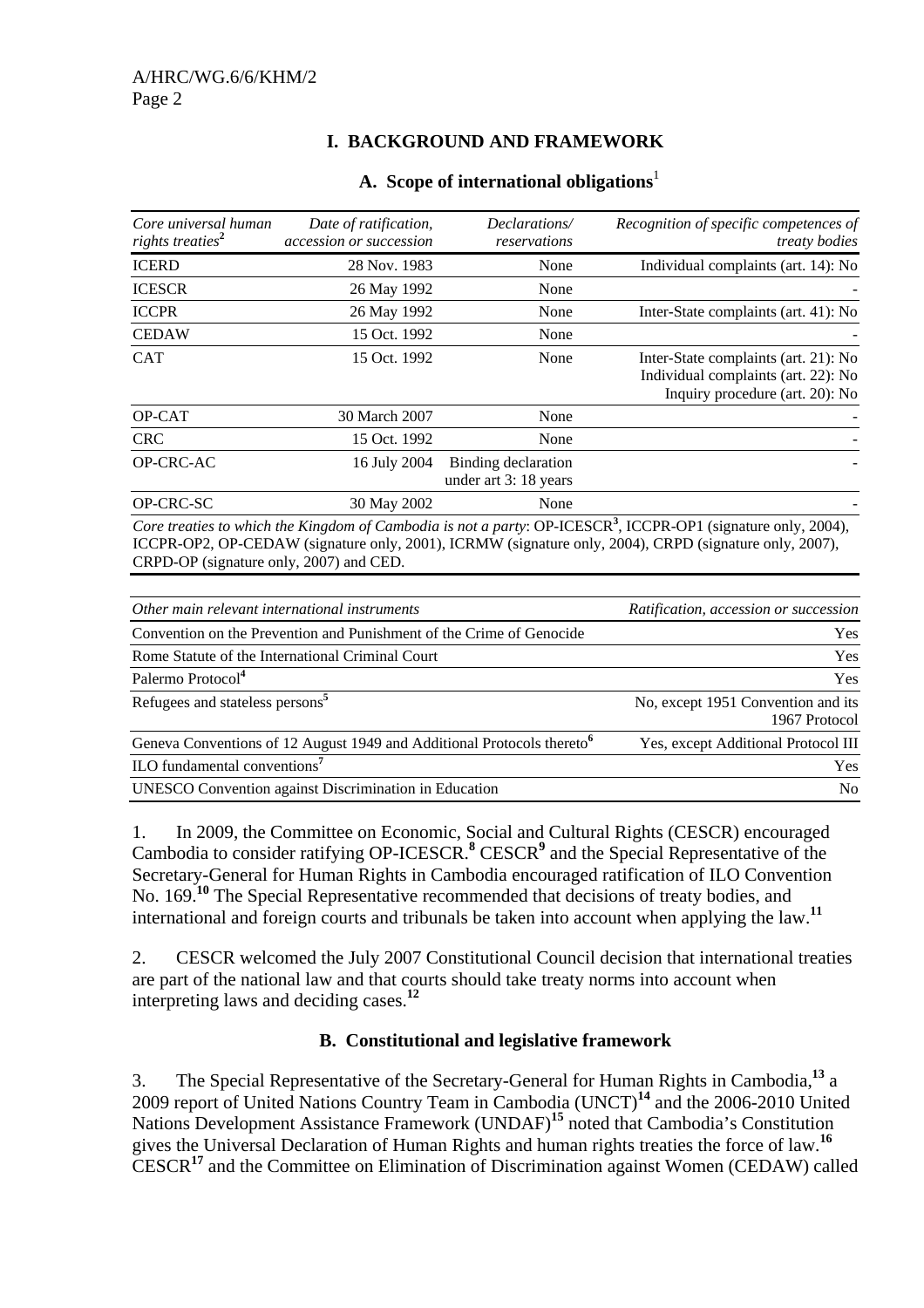for ensuring the direct applicability of the Covenants' provisions in the domestic legal order.**<sup>18</sup>** CEDAW in 2006 and the Committee on the Rights of the Child (CRC) in 2000 recommended that existing laws be brought in line with the respective conventions.**<sup>19</sup>**

4. CRC also recommended a legal definition of the child, minimum ages of criminal responsibility and sexual consent, and enforcement of the law on minimum age for marriage.**<sup>20</sup>**

5. In 2004, the Committee against Torture (CAT) recommended incorporating the Convention's definition of torture in domestic law and characterizing torture as a specific crime.**<sup>21</sup>**

6. CEDAW welcomed the Law on the Prevention of Domestic Violence and Protection of Victims.**<sup>22</sup>**

# **C. Institutional and human rights infrastructure**

7. In September 2006, the Prime Minister endorsed the establishment of a national human rights institution in accordance with the 'Paris Principles', emphasizing that this would not replace existing institutions. A joint working group with Government and civil society representatives was established, charged with preparing a draft law in this regard,**<sup>23</sup>** on which OHCHR provided comments.**<sup>24</sup>**

8. CESCR recommended that the establishment of such an institution be expedited, with adequate financial resources for its independence, and urged the Government to seek technical assistance from the OHCHR Cambodia Country Office (OHCHR/Cambodia).**<sup>25</sup>**

9. A 2008 UNFPA report<sup>26</sup> highlighted the increased capacities of the Ministry of Women's Affairs, also welcomed by CEDAW.**<sup>27</sup>**

# **D. Policy measures**

10. CESCR welcomed in 2009 the Rectangular Strategy for Growth, Employment, Equity and Efficiency, and its programmes for good governance and human rights.**<sup>28</sup>** CEDAW recommended that women's human rights be integrated into the Strategy,**<sup>29</sup>** and welcomed the adoption of the five-year national plan, *Neary Rattanak*, on building women's capacity.**<sup>30</sup>**

11. CAT recommended reinforcing human rights education and promotion activities, particularly regarding the prohibition of torture, for law enforcement officials and medical personnel.**<sup>31</sup>**

12. CESCR noted with appreciation the 2006-2010 Strategic Plan of the Ministry of Labour and Vocational Training, providing for persons with special needs, the establishment of the Second National Plan on Human Trafficking and Sex Trafficking, 2006-2010,**<sup>32</sup>** also welcomed by a 2008 UNCT joint framework report,**<sup>33</sup>** and the establishment of the National Action Plan for 2008-2012 on the Elimination of Serious Forms of Child Labour.**<sup>34</sup>**

13. A 2009 UNCT report highlighted the Education Strategic Plan (2006-2010) outlining efforts to promote the National Plan for Education for All (2003-2015), ensuring access to nine years of basic education for all.**<sup>35</sup>**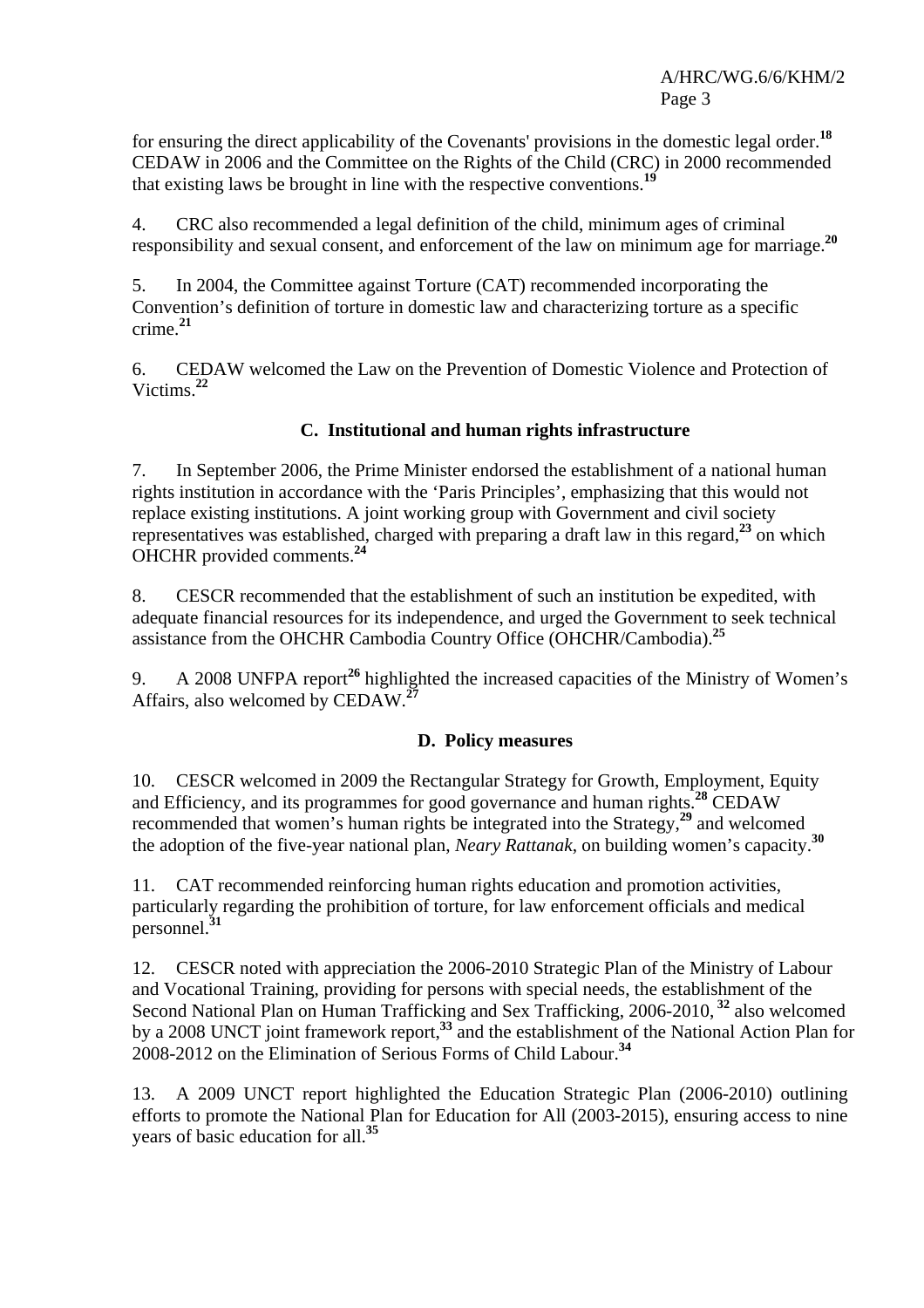### **II. PROMOTION AND PROTECTION OF HUMAN RIGHTS ON THE GROUND**

# **A. Cooperation with human rights mechanisms**

| Treaty body <sup>36</sup> | Latest report<br>submitted and<br>considered | Latest<br>concluding<br>observations | Follow-up response        | Reporting status                                                             |
|---------------------------|----------------------------------------------|--------------------------------------|---------------------------|------------------------------------------------------------------------------|
|                           |                                              |                                      |                           | Eighth to thirteenth report submitted                                        |
| <b>CERD</b>               | 1997                                         | March 1998                           |                           | Feb. 2009                                                                    |
| <b>CESCR</b>              | 2009                                         | May 2009                             |                           | Second to fifth report due June 2012                                         |
| <b>HR</b> Committee       | 1997                                         | July 1999                            |                           | Second report overdue since 2002                                             |
|                           |                                              |                                      |                           | Combined fourth and fifth reports due                                        |
| <b>CEDAW</b>              | 2003                                         | Jan. 2006                            |                           | Nov. 2009                                                                    |
|                           |                                              |                                      |                           | Second report overdue since 1998,<br>however under new reporting guidelines, |
| <b>CAT</b>                | 2002                                         | Feb. 2004                            | Overdue since $2003^{37}$ | Second report due 30 June 2009                                               |
| <b>CRC</b>                | 1997                                         | June 2000                            |                           | Second report submitted in March 2009                                        |
| <b>OP-CRC-AC</b>          |                                              |                                      |                           | Initial report overdue since Aug. 2006                                       |
| <b>OP-CRC-SC</b>          |                                              |                                      |                           | Initial report overdue since June 2004                                       |

# **1. Cooperation with treaty bodies**

14. In 2004, CAT**<sup>38</sup>** regretted the absence of a Cambodian delegation during its examination. In 2009, CESCR**<sup>39</sup>** regretted the absence of Cambodian experts during its review.

|  | 2. Cooperation with special procedures |  |  |
|--|----------------------------------------|--|--|
|--|----------------------------------------|--|--|

| Standing invitation issued                                      | No                                                                                                                                                                                                                                                                                                                                                                                            |
|-----------------------------------------------------------------|-----------------------------------------------------------------------------------------------------------------------------------------------------------------------------------------------------------------------------------------------------------------------------------------------------------------------------------------------------------------------------------------------|
| Latest visits or mission reports                                | Special Representative of the Secretary-General on the situation of human<br>rights in Cambodia (November 2004, <sup>40</sup> November/December 2005, <sup>41</sup> March<br>2006, <sup>42</sup> December 2007 <sup>43</sup> )<br>Special Rapporteur on the situation of human rights in Cambodia (June 2009)<br>Special Rapporteur on adequate housing (August/September 2005) <sup>44</sup> |
| Visits agreed upon in principle                                 |                                                                                                                                                                                                                                                                                                                                                                                               |
| Visits requested and not yet agreed<br>upon                     | Special Rapporteur on the independence of judges and lawyers (requested in<br>2006, 2008, 2009); on toxic waste (requested in 2005); on sale of children<br>(requested in 2004, 2007, 2008); on freedom of religion or belief and the<br>Independent Expert on the issue of human rights obligations related to access<br>to safe drinking water and sanitation (requested in 2008)           |
| Facilitation/cooperation during<br>missions                     | The Special Rapporteur on adequate housing thanked Cambodia, welcoming<br>its willingness to give more attention to adequate housing as a component of<br>the right to an adequate standard of living. <sup>45</sup>                                                                                                                                                                          |
| Follow-up to visits                                             |                                                                                                                                                                                                                                                                                                                                                                                               |
| Responses to letters of allegations<br>and urgent appeals       | During the period under review, 45 communications were sent concerning,<br>inter alia, particular groups and four women. The Government replied to four<br>communications.                                                                                                                                                                                                                    |
| Responses to questionnaires on<br>thematic issues <sup>46</sup> | Cambodia responded to 1 of the 15 questionnaires sent by special procedures<br>mandate holders, <sup>47</sup> within the deadlines. <sup>48</sup>                                                                                                                                                                                                                                             |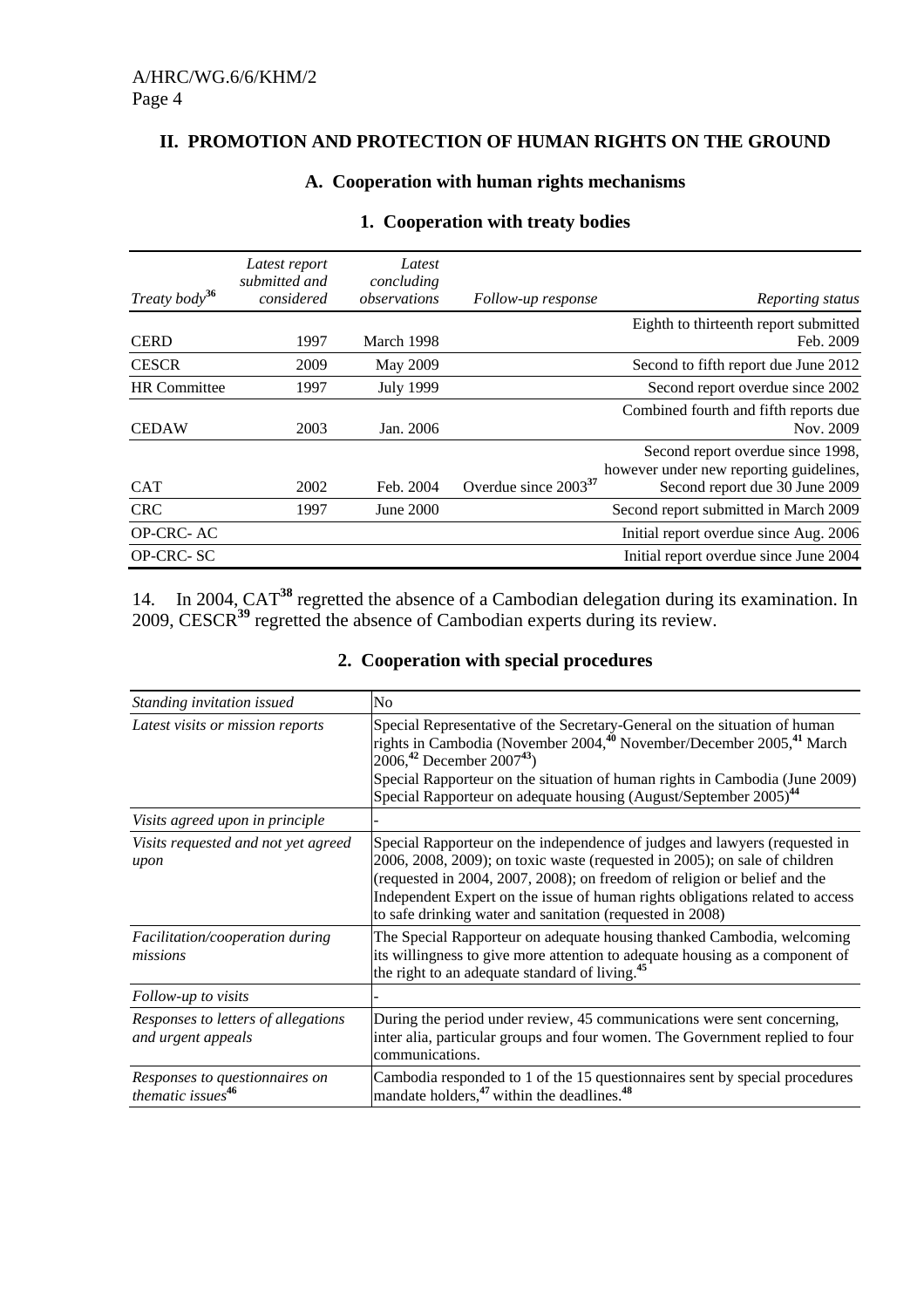# **3. Cooperation with the Office of the High Commissioner for Human Rights**

15. Established in October 1993, OHCHR/Cambodia has a distinct but complementary mandate to that of the Special Representative. OHCHR/Cambodia worked in accordance with a renewed Memorandum of Understanding beginning January 2005 for a two-year period, extended in November 2007 for 18 months. A new draft agreement was submitted by the High Commissioner in April 2009.**<sup>49</sup>**

# **B. Implementation of international human rights obligations**

# **1. Equality and non-discrimination**

16. CEDAW expressed concern about strong gender-role stereotyping, particularly in the traditional code of conduct, *Chbap Srey*. **<sup>50</sup>** It requested that the Government refrain from disseminating its discriminatory elements and to work actively to eliminate such stereotypes.**<sup>51</sup>** CESCR recommended replacing *Chbap Srey* in the primary school curriculum with an educational tool that promotes the value of women.**<sup>52</sup>** A 2008 UNFPA report**<sup>53</sup>** and a 2009 UN report of a joint field visit by members of the Executive Boards of UNDP, UNFPA, UNICEF and WFP ("2009 UN report") echoed the need to change traditional norms restricting women's roles and equality, highlighting challenges like discrimination and unequal salary levels.**<sup>54</sup>**

17. CEDAW urged the inclusion in Cambodian law of a definition of discrimination, direct and indirect, against women; adequate sanctions and effective remedies. It recommended temporary special measures to accelerate de facto equality.**<sup>55</sup>**

18. The Special Rapporteur on adequate housing in 2006 highlighted that women were more vulnerable when communities were under threat of eviction, often involving intimidation and violence. Women commonly faced discrimination in dealings with officials and private companies to negotiate compensation, the terms of relocation and access to basic services.**<sup>56</sup>**

19. CRC recommended that children born in Cambodia of non-Khmer citizens, regardless of their legal status be registered at birth.**<sup>57</sup>** It also recommended reviewing the Law on Nationality to eliminate discrimination and prevent child statelessness.**<sup>58</sup>** In 1999, the Human Rights Committee expressed concern that under article 31 of the Constitution, equality rights applied to "Khmer citizens", and recommended that rights be enjoyed without distinction.**<sup>59</sup>**

20. CESCR noted with concern the lack of an anti-discrimination law for persons with disabilities, and that discriminatory perceptions result in difficulties in obtaining skilled employment.**<sup>60</sup>**

# **2. Right to life, liberty and security of the person**

21. The Special Representative of the Secretary-General on the situation of human rights defenders**<sup>61</sup>** sent two letters of allegation in 2007, one concerning the assassination of Chea Vichea, President of the Free Trade Union of Workers in the Kingdom of Cambodia (FTUWKC), the other highlighting the killing of a community activist involved in negotiations to mitigate the impact of economic land concessions on local communities.**<sup>62</sup>** CESCR and the ILO Conference Committee on the Application of Standards urged measures to combat the culture of violence and impunity and protect human rights defenders, including indigenous leaders and peasant activists.**<sup>63</sup>** The ILO Committee expressed deep concern at statements made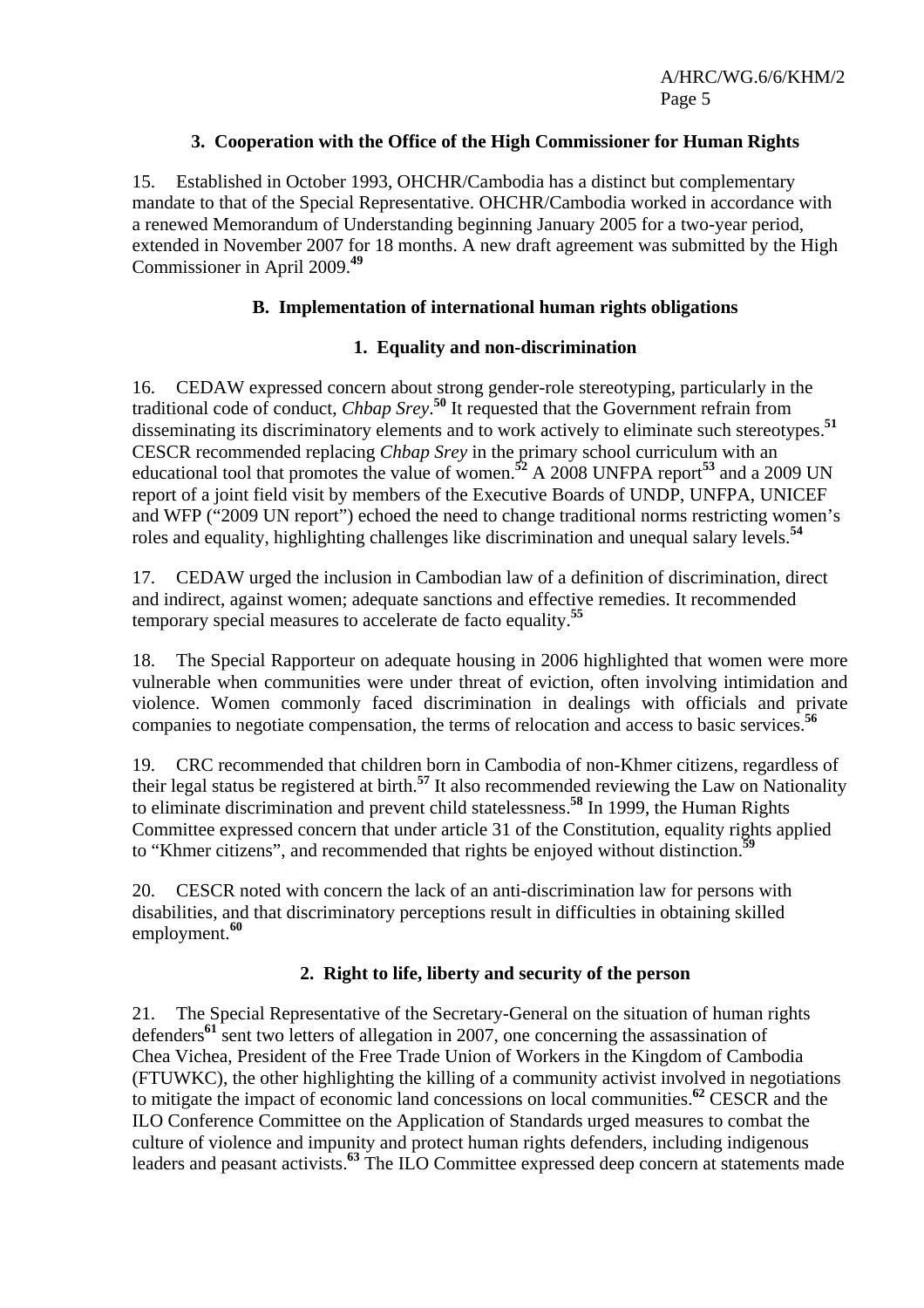about their assassination, death threats, and urged full and independent investigations into the murders.**<sup>64</sup>**

22. The Special Representative said media development had been negatively affected by unresolved murders of journalists, threats against editors, and attacks on newspaper offices.<sup>65</sup> In 2008, the Special Rapporteurs on the situation of human rights defenders and on the right to freedom of opinion and expression sent an allegation letter on the killing of a veteran reporter and his son.**<sup>66</sup>**

23. CAT**<sup>67</sup>** and the Special Representative expressed concern over numerous allegations of torture and other cruel, inhuman or degrading treatment or punishment by law enforcement personnel.**<sup>68</sup>** CAT recommended institutionalizing victims' rights to compensation, and establishing rehabilitation programmes for them,**<sup>69</sup>** and ensuring that evidence obtained under torture is not invoked in court,**<sup>70</sup>** CAT also expressed concern over protracted pre-trial detention, during which torture and ill-treatment are more likely.**<sup>71</sup>**

24. The Special Representative noted that under the new Penal Procedure Code, pre-trial detention in misdemeanour cases could be extended to up to half the minimum sentence and up to 18 months in felonies.**<sup>72</sup>** Even acquitted persons were held in detention pending appeal.**<sup>73</sup>** Many accused do not see a lawyer during incarceration,<sup>74</sup> an issue which also concerned CAT, along with access to a doctor of the detainee's choice.**<sup>75</sup>**

25. CESCR and three United Nations reports registered grave concern that violence against women and girls remained high, including spousal violence, supported by attitudes blaming the female victim.**<sup>76</sup>** CESCR noted that redress was limited and legal protection constrained,**<sup>77</sup>** and victims of domestic violence have limited access to adequate housing elsewhere, according to the Special Rapporteur on adequate housing.**<sup>78</sup>** CEDAW called for increasing the number of female judges and law enforcement officials and establishing victim support measures, including shelters and legal, medical and psychological support.**<sup>79</sup>**

26. The 2009 UN report**<sup>80</sup>** and CEDAW**<sup>81</sup>** highlighted that physical violence and economic hardship made women and girls vulnerable to trafficking and exploitative prostitution, particularly young women who migrate to neighbouring countries in search of work.

27. The Special Rapporteur on the sale of children in 2007 stated that Cambodia was said to be a key trafficking, transit and destination country for both sexual exploitation and forced labour. He noted that trafficking also occurred from rural Cambodia to Phnom Penh, and other cities.**<sup>82</sup>** CEDAW noted with concern the high prevalence of sexual exploitation of women and girls and their vulnerability to sexually transmitted diseases and HIV/AIDS.**<sup>83</sup>** CESCR,**<sup>84</sup>** CEDAW**<sup>85</sup>** and CAT recommended intensifying the fight against trafficking.**<sup>86</sup>** CEDAW called for root causes to be addressed, including gender-sensitive poverty reduction strategies and that victims of trafficking not be prosecuted for illegal migration.**<sup>87</sup>** Similarly, the UNCT suggested prioritizing victims' rights in all anti-trafficking interventions.**<sup>88</sup>** The ILO Committee of Experts recommended strengthening the role of the police and courts in combating child trafficking.**<sup>89</sup>**

28. The Special Rapporteur on the sale of children**<sup>90</sup>** raised concerns about alleged sexual exploitation of children as young as 7. Laws reportedly neither addressed nor penalized the existence, distribution, sale and display of child pornography, and prosecution was rare.<sup>91</sup>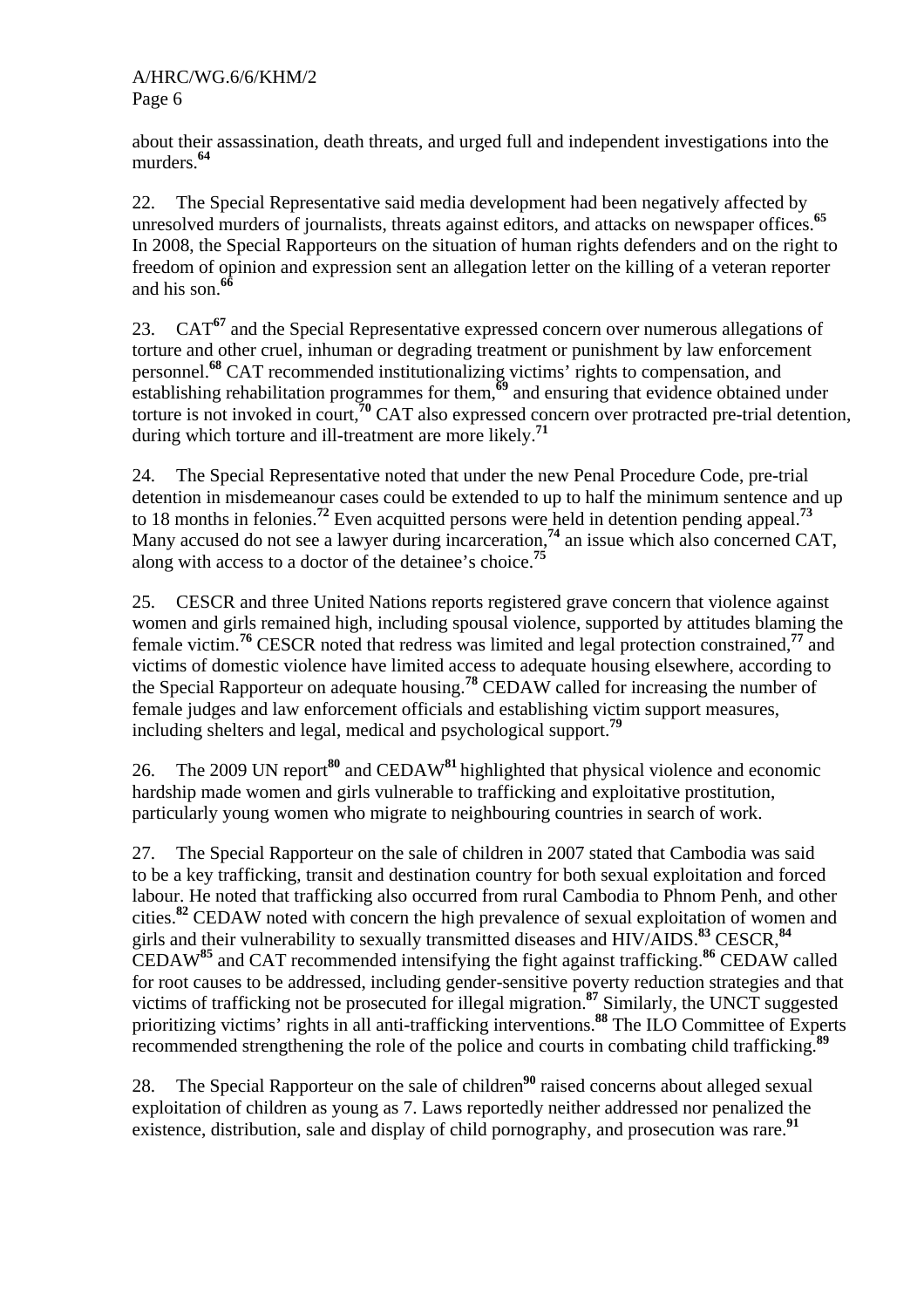29. CRC recommended measures against the further recruitment of child soldiers,**<sup>92</sup>** and multidisciplinary programmes and care and rehabilitation measures to prevent and combat illtreatment of children within the family, at school and other institutions, and in society at large.**<sup>93</sup>**

30. CESCR urged the Government to intensify efforts to combat child labour and sexual and economic exploitation, including the worst forms of child labour.**<sup>94</sup>**

31. A 2009 UNCT report indicated that measures and facilities for juvenile justice, including courts and specialists, were inadequate, often causing juveniles to be detained with adults despite legal provisions for their separation.**<sup>95</sup>**

32. CAT expressed concern about the poor conditions in prisons and difficulties in gaining access to prisoners.**<sup>96</sup>** It recommended urgent measures to improve detention conditions, remedy overcrowding and establish an independent monitoring system.**<sup>97</sup>**

# **3. Administration of justice, including impunity, and the rule of law**

33. CESCR,**<sup>98</sup>** CAT**<sup>99</sup>** and the Special Representative of the Secretary-General for Human Rights in Cambodia**<sup>100</sup>** noted with concern the reported lack of judicial independence and effectiveness, which had long concerned the General Assembly and the Commission on Human Rights. The Special Representative noted that the judiciary had been unable to effectively restrain executive power, calling for high priority adoption of the Law on the Status of Judges, strengthening judicial independence and technical improvements in court functioning.**<sup>101</sup>** UNDAF echoed these concerns and the need for reform of the Supreme Council of Magistracy (SCM).**<sup>102</sup>** The Special Representative said that the Law on the Organization and Functioning of the Courts had been delayed by disagreement between the Ministry of Justice and SCM over administration of the courts.**<sup>103</sup>**

34. CESCR**<sup>104</sup>**, the Special Representative**<sup>105</sup>** and CAT**<sup>106</sup>** were alarmed by reports of widespread corruption, including in the judiciary. CESCR<sup>107</sup> urged adopting the draft Anti-Corruption Law without delay, and intensifying efforts to improve the work of the judiciary, also recommended by the Human Rights Council (HRC).**<sup>108</sup>**

35. The Special Representative stated that excessive delays marked the Cambodian court system, partly because of serious shortages of courtrooms and judges, and the travel involved.**<sup>109</sup>** He observed that many prosecutors failed to meet standards of impartiality and integrity.**<sup>110</sup>** He noted research suggesting that even in serious criminal cases, where legal representation is mandatory, about 30 per cent have no lawyer.**<sup>111</sup>** He cited cases of rich or well-connected litigants trying to get their opponents' lawyers investigated for criminal offences.**<sup>112</sup>** CAT recommended guaranteeing access to justice, particularly for the poor and rural inhabitants**<sup>113</sup>** and the right to be assisted by a lawyer, if necessary at the State's expense.**<sup>114</sup>**

36. CAT expressed concern over impunity for human rights violations committed by law enforcement and armed forces members and, particularly, the State's failure to investigate torture and punish the perpetrators,<sup>115</sup> concerns also voiced by the Special Representative<sup>116</sup> and addressed by the HRC.**<sup>117</sup>** CAT recommended ensuring prompt, impartial and full investigations into such allegations, the prosecution and punishment of perpetrators,**<sup>118</sup>** and the establishment of an independent police complaints body.**<sup>119</sup>** The Special Representative said systemic impunity stifled accountability.**<sup>120</sup>**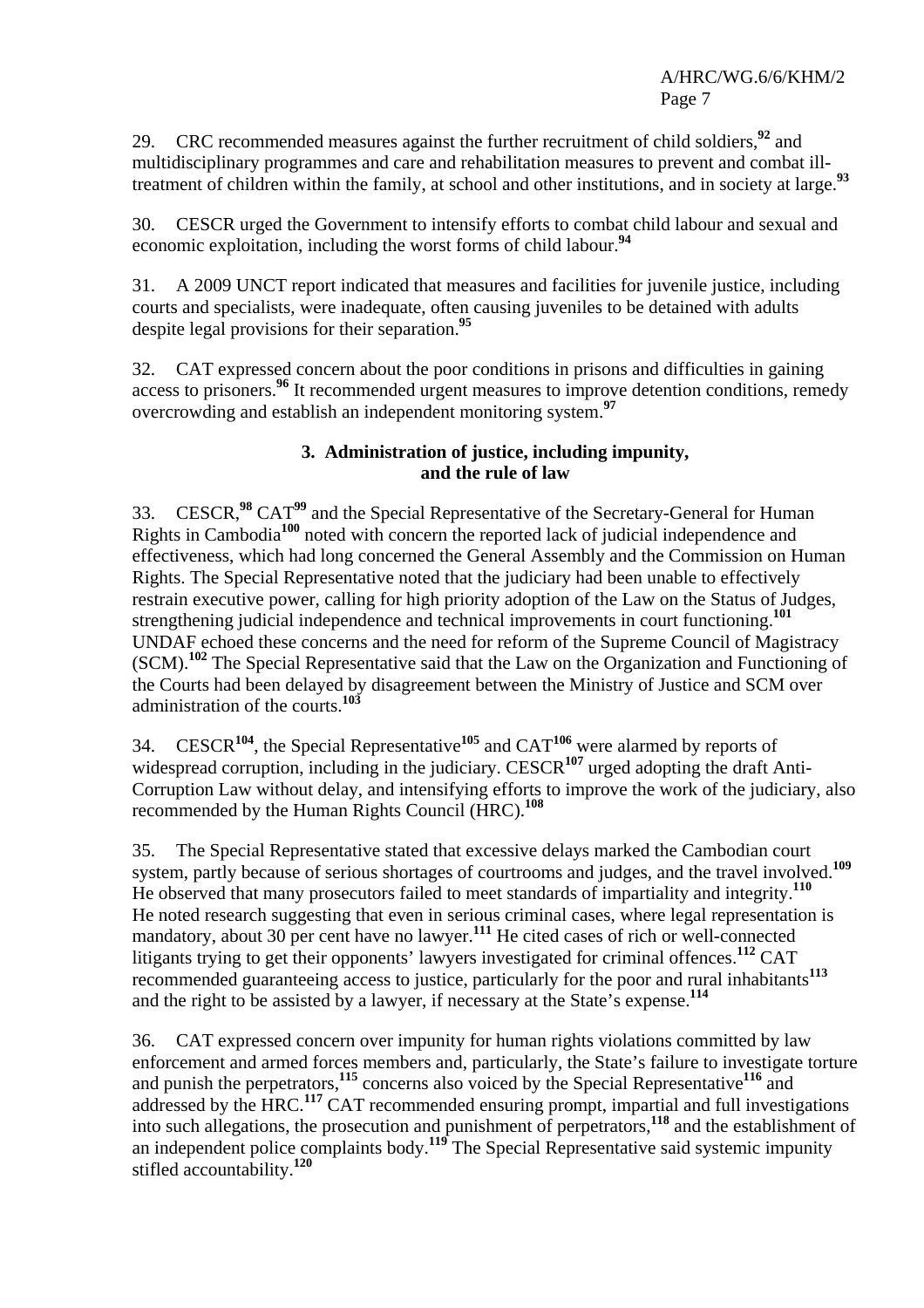37. CESCR expressed grave concern at the failure to investigate the assassination of three leaders of the FTUWKC and, citing the report of the 2008 ILO mission to Cambodia, stated that convictions for Chea Vichea's murder occurred in a trial marked by procedural irregularities, including court reluctance to entertain evidence of the innocence of the accused; and that no concrete steps had been indicated to ensure a meaningful and independent review of the outstanding cases. CESCR cited the ILO report's concern that the wrong men were prosecuted while the real offenders remained at large.**<sup>121</sup>**

38. The 2009 UN report noted significant obstacles for women and girls in accessing justice. Impunity, limited legal aid and high cost of medical certificates proving sexual assault were severe deterrents to women reporting abuse.**<sup>122</sup>**

# **4. Right to marriage and family life**

39. In 2006, CEDAW was concerned that traditional and cultural factors were preventing women's full enjoyment of rights within the family, particularly the right to enter into marriage with free and full consent. It urged an equal minimum age of marriage to be set at 18 years.<sup>123</sup>

# **5. Freedom of movement**

40. The Special Representative noted with concern cases where villagers travelling to attend gatherings in other provinces on issues like the environment and land were stopped and returned by police. He cited the announcement of the Governor of Ratanakiri that all NGOs must receive provincial approval before leaving the province.**<sup>124</sup>** He recommended that the Government instruct provincial and local authorities to respect freedom of movement and end the requirement for approval before travelling.**<sup>125</sup>**

# **6. Freedom of religion, expression, association and peaceful assembly, and right to participate in public and political life**

41. The Special Representative and the ILO Committee of Experts noted that the Press Law prohibits "humiliation of national institutions", and authorizes suspension of publications and imprisonment of journalists for publishing or reproducing information which "may affect national security and political stability."<sup>126</sup> The Special Representative further noted heavy fines imposed for defamation and the Government's use of "disinformation", punishable by up to three years in prison, allowing for detention pending trial and carrying heavy fines.**<sup>127</sup>**

42. The Special Rapporteurs on freedom of religion or belief and on the right to freedom of opinion and expression and the Special Representative of the Secretary-General on the situation of human rights defenders sent in 2007 a communication regarding a new directive forbidding all monks from organizing or participating in any demonstration or carrying out Buddhist marches that affect public order – allegedly aimed at restricting Khmer Kampuchea Krom monks' activities.**<sup>128</sup>**

43. According to the Special Representative, the Government has restricted the rights to strike, to peaceful demonstration and freedom of assembly through routine and arbitrary denial of permissions.**<sup>129</sup>** A 2007 Secretary-General report documented incidents of excessive use of force by armed riot police, particularly in relation to strike action by trade unions in the garment sector.**<sup>130</sup>** A 2009 Secretary-General report noted that accusations of incitement against civil society actors kept them in fear of legal action by the authorities.**<sup>131</sup>**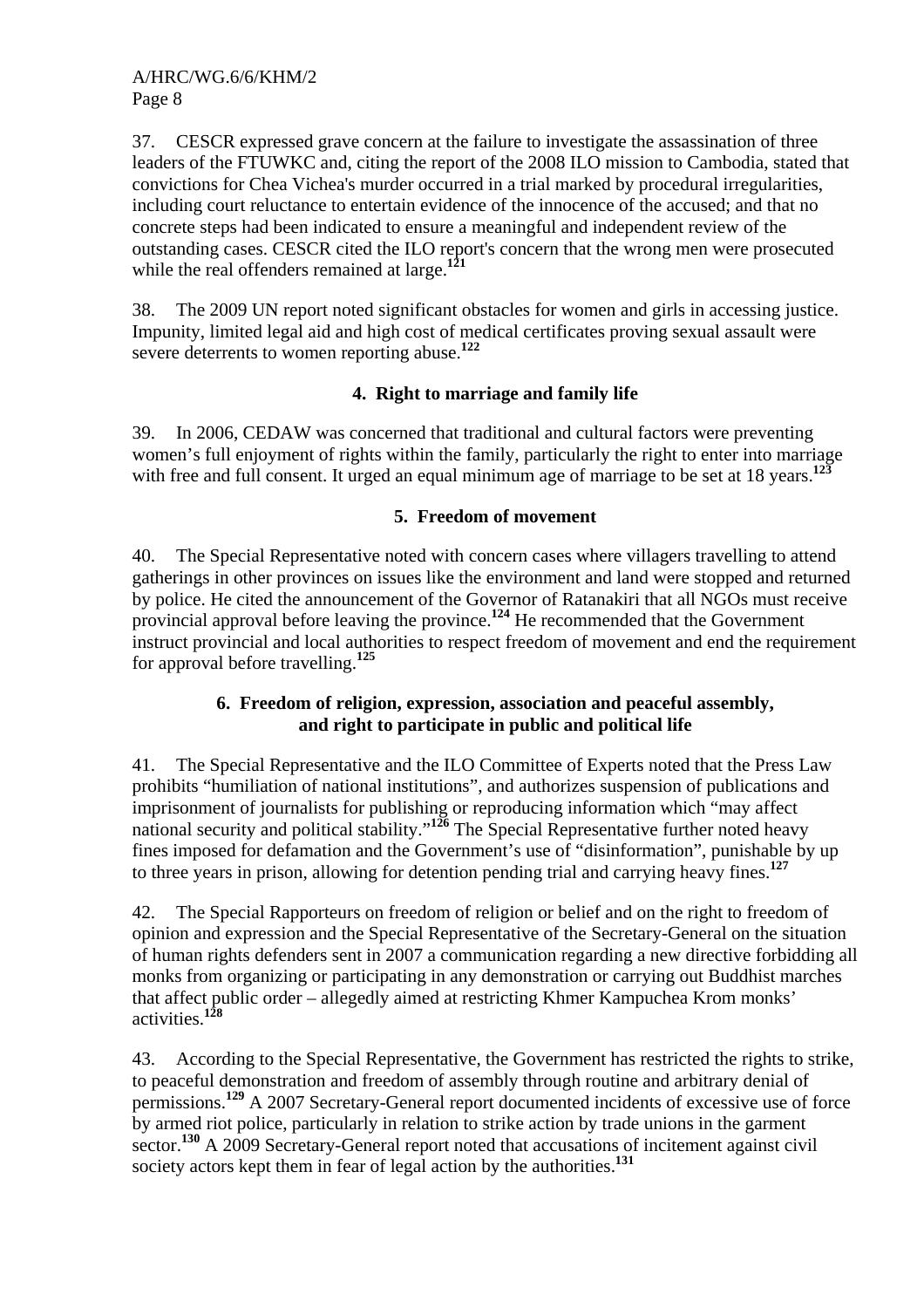44. The Special Representative was concerned about the increasingly difficult environment for community activists advocating equitable access to land and natural resources. In Mondulkiri, authorities asked NGOs for regular reports of their activities and plans.**<sup>132</sup>**

45. In September 2008, the Government announced its intention to promulgate an NGO law. The Secretary-General expressed concern that given the prevailing mutual distrust between the Government and NGOs, the current climate was not conducive to adoption of a law promoting freedom of association and the further development of civil society.**<sup>133</sup>** The HRC called on the Government to support the role of NGOs to solidify democratic development.**<sup>134</sup>**

46. The HRC welcomed the good administration of the July 2008 elections while noting shortcomings.<sup>135</sup> The Special Representative noted opposition political parties' complaints about irregularities in election administration.**<sup>136</sup>** The Resident Coordinator's report indicated that although the 2008 elections did not meet international standards in a number of key areas, participation of women, as voters and candidates, and young people increased.**<sup>137</sup>**

47. A 2008 UNFPA report indicated that the number of women in senior Government positions was increasing but remained low.**<sup>138</sup>** Meanwhile, a 2008 United Nations Statistics Division (UNSD) source indicated that women held 19.5 per cent of seats in the national parliament in 2008, up from 9.8 per cent in 2005.**<sup>139</sup>**

# **7. Right to work and to just and favourable conditions of work**

48. CESCR**<sup>140</sup>** and CEDAW**<sup>141</sup>** recommended that the principle of equal pay for work of equal value be reflected in legislation, and strictly enforced. CESCR recommended establishing a universal minimum wage,**<sup>142</sup>** while CEDAW urged Cambodia to ensure equal participation in the labour market and that women receive equal social benefits and services.**<sup>143</sup>** CESCR also noted with concern high unemployment and underemployment, particularly among youth.**<sup>144</sup>**

49. CESCR**<sup>145</sup>** and the ILO Committee of Experts**<sup>146</sup>** urged measures, as requested by the ILO Committee on Freedom of Association, to ensure that trade union rights are fully respected and unionists can exercise their activities free of intimidation and risk.**<sup>147</sup>**

# **8. Right to social security and to an adequate standard of living**

50. UNDAF mentioned that 35 per cent of the population subsists below the poverty line, some 15 percent in extreme poverty, and that inequality was increasing. Aggravating factors included poor quality and lack of access to social services, landlessness and environmental degradation.**<sup>148</sup>** CEDAW expressed concern at higher poverty levels among rural women.**<sup>149</sup>** CESCR recommended increasing national spending on social services and assistance.**<sup>150</sup>**

51. CESCR expressed serious concern that about 1.7 million individuals were food insecure. This could increase to 2.8 million during the lean season.**<sup>151</sup>** The Resident Coordinator's report referred to a survey highlighting an increase in acute child malnutrition from 2005-2008.**<sup>152</sup>**

52. A 2009 UNCT report noted that the 2002 Law on Social Security Schemes had yet to be implemented.**<sup>153</sup>** CESCR urged Cambodia to extend coverage of social safety nets, particularly for the homeless in urban centres, victims of trafficking, children living on the streets or in conflict with the law, and the poor.**<sup>154</sup>**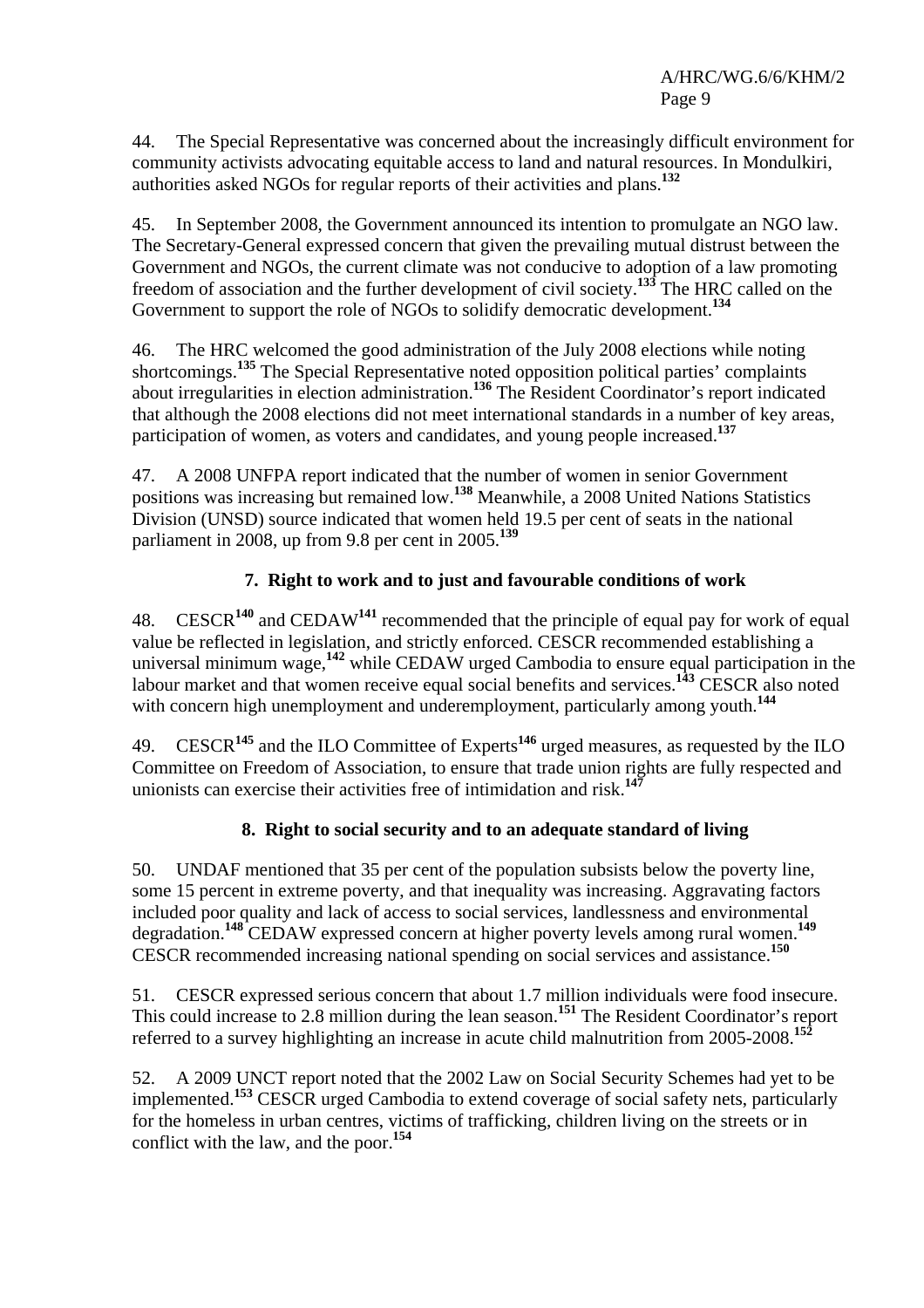53. CESCR,**<sup>155</sup>** a 2008 UNFPA report**<sup>156</sup>** and the Resident Coordinator's report expressed concern at lack of improvement in the alarmingly high maternal mortality rate.**<sup>157</sup>** CESCR noted that rates of delivery in health facilities remained low, that unsafe abortions were key factors to maternal mortality, and that newborn mortality remained high.**<sup>158</sup>** CESCR**<sup>159</sup>** and CEDAW**<sup>160</sup>** called for a strategic plan to reduce maternal mortality.

54. CESCR was concerned that years of turmoil and violence had resulted in high levels of mental health problems. Patients are often incarcerated in prisons, compulsory drug treatment centres or social rehabilitation centres offering poor mental or social services, with instances of abuse. It recommended adopting a comprehensive mental health strategic plan and legislation.**<sup>161</sup>** The Secretary-General noted similar concerns in the context of round-ups and detention of street people.**<sup>162</sup>**

55. A 2008 UNSD source indicated that 78.9 per cent of the urban population lived in slums in 2005.**<sup>163</sup>** CESCR urged the adoption of a National Housing Policy upgrading poor urban settlements and ensuring security of tenure.**<sup>164</sup>**

56. A 2009 UNDP report indicated that corruption, lack of transparency, and rising economic and military appropriation of communal lands exacerbated land disputes and skewed ownership patterns to the disadvantage of rural and urban poor.**<sup>165</sup>** The Special Representative of the Secretary-General for Human Rights in Cambodia noted that Cambodia's rural populations were increasingly displaced without any legal protection.<sup>166</sup> A 2008 World Bank report cited how, in 2005, the lack of clear assessment, mapping, classification and registration of state lands enabled encroachment on forests, illegal sales and "land grabbing." Sub-decrees on State Land Management and on Economic Land Concessions were adopted, including provisions for assigning land for use as social land concessions for the poor,**<sup>167</sup>** but the Special Representative highlighted poor enforcement and compliance,<sup>168</sup> and that most concessions granted had not followed the sub-decree's requirements and procedures. He noted that economic land concessions had no tangible benefits in rural areas, depriving communities of vital sources of livelihoods and increasing the accumulation of property for those with political or economic influence.**<sup>169</sup>** Of particular concern was the disregard for existing community development and natural resource management initiatives, such as the establishment of forestry communities and participatory land-use planning.**<sup>170</sup>**

57. CESCR was gravely concerned over reports that since 2000, over 100,000 people were evicted in Phnom Penh alone; at least 150,000 Cambodians lived under threat of forced eviction; and authorities were actively involved in land-grabbing<sup>171</sup>, also noted by the Special Representative**<sup>172</sup>**. In 2009 the Special Rapporteur on adequate housing**<sup>173</sup>** noted a consistent pattern of violations relating to forced evictions: systematic lack of due process and procedural protections; inadequate compensation; lack of effective remedies; excessive use of force; and harassment, intimidation and criminalization of NGOs and lawyers working on this issue, also noted by the Special Representative <sup>174</sup> and CESCR<sup>175</sup>. CESCR noted the increase in evictions due to increased public works, city beautification projects, private urban development, land speculation, and the granting of concessions over vast tracts of land to private companies.**<sup>176</sup>**

58. In 2006, the Special Rapporteur on adequate housing**<sup>177</sup>** noted the relocations of families, often to areas lacking infrastructure and without access to water and sanitation. The Secretary-General requested a halt to relocations to uninhabitable sites, underlining that evictions should be seen as a last rather than first recourse.<sup>178</sup> The Special Rapporteur added that court decisions allegedly tended to favour those who acquired titles illicitly.**<sup>179</sup>**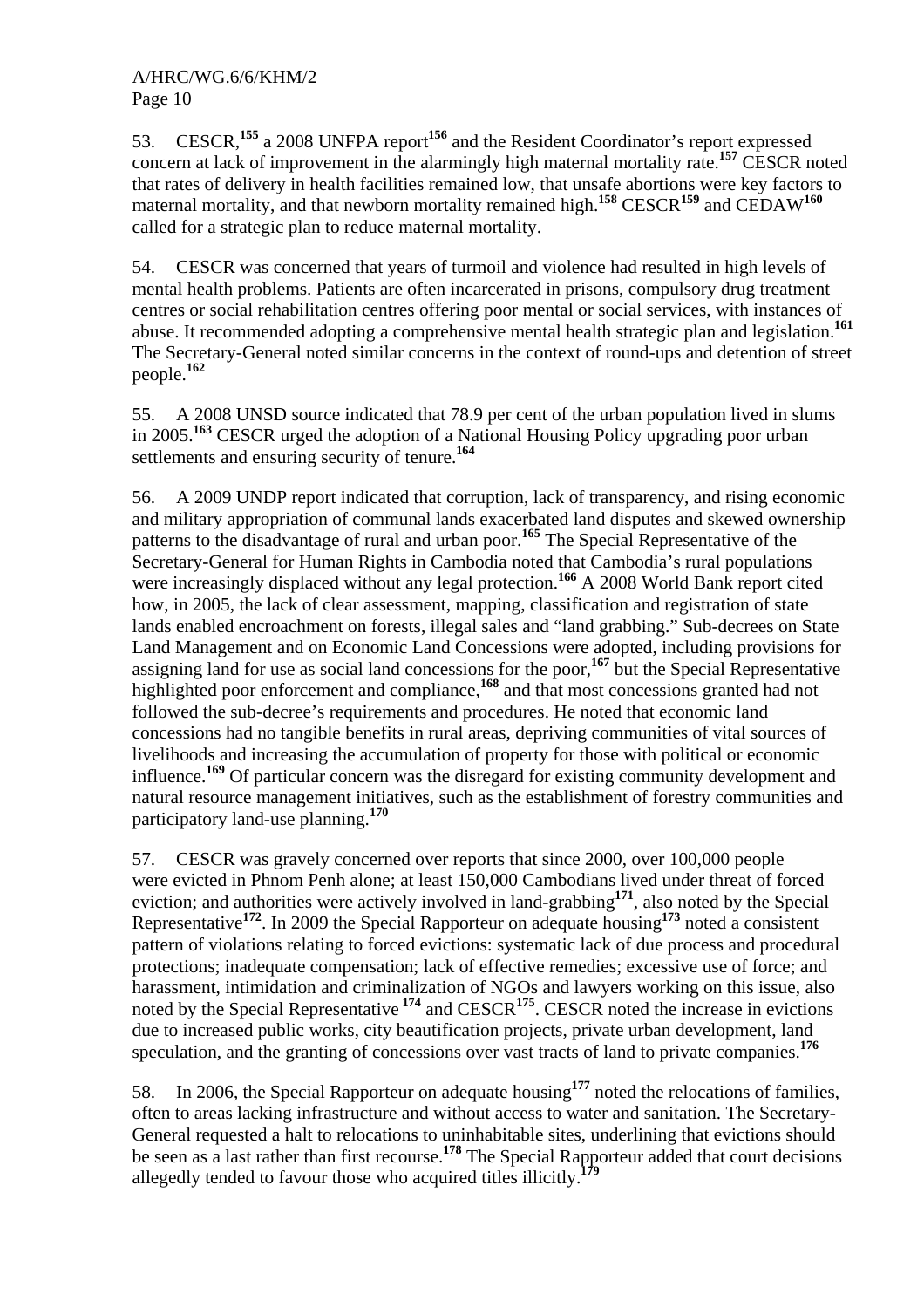59. CESCR and OHCHR/Cambodia,**<sup>180</sup>** citing the latest evictions in Phnom Penh in July 2009, urged a moratorium on all evictions until the proper binding framework was in place. CESCR called for urgent consultations with all stakeholders to define "public interest" to complement the 2001 Land Law and develop clear guidelines for resettlement and evictions; clear demarcation of State Public Land and State Private Land; meaningful consultations with affected residents and communities prior to implementing development and urban renewal projects; and ensuring that persons forcibly evicted are adequately compensated and/or offered relocation.**<sup>181</sup>**

60. A 2009 UNDP report indicated that water supply coverage in the city had increased over the last decade from 25 per cent to 90 per cent.**<sup>182</sup>** A 2008 UNSD source indicated that in 2006, 65 per cent used an improved drinking water source.**<sup>183</sup>**

# **9. Right to education**

61. CESCR noted with concern that primary education is not compulsory, although the net enrolment ratio had increased and was expanded to cover most of the country,**<sup>184</sup>** as highlighted by the 2009 UN report, which also noted the persistently high drop-out rate.**<sup>185</sup>** A 2009 UNCT report suggested focusing resources to increase the participation of the poor, girls and persons with disabilities.**<sup>186</sup>**

62. The Special Representative of the Secretary-General for Human Rights in Cambodia noted that only 37 percent of adults were functionally literate.**<sup>187</sup>** CEDAW called for priority reduction of illiteracy among women, particularly rural, ethnic minority or disabled women. It urged Cambodia to address the obstacles preventing girls from continuing their education, such as early and forced marriages.**<sup>188</sup>**

63. CESCR noted with concern that a majority of teachers have to engage in other economic activities to supplement their income, causing frequent absences, and that the low salary is considered a reason for the collection of unofficial fees.**<sup>189</sup>**

# **10. Minorities and indigenous peoples**

64. A 2008 UNESCO report cited affirmative action targets for the recruitment of minorities into teacher-training colleges, with one in four places reserved for non-Khmer students.**<sup>190</sup>**

65. CEDAW expressed concern that women from ethnic minorities and disabled women faced multiple discrimination.<sup>191</sup> CESCR noted that primary education was problematic for ethnic minorities as the formal curriculum used only Khmer. It expressed concern that indigenous communities may lose their culture and language due to lack of education and information in their languages.**<sup>192</sup>**

66. In 2008, the Special Rapporteurs on the question of torture,**<sup>193</sup>** adequate housing,**<sup>194</sup>** independence of judges and lawyers, the right to food, the situation of human rights and fundamental freedoms of indigenous people and on the situation of human rights defenders and the Working Group on Arbitrary Detention raised concerns about the alleged illegal seizure of indigenous lands, forced eviction and blockade of food and medicine to families who refused to move, and sanctions to intimidate and silence community representatives.**<sup>195</sup>**

67. CESCR was concerned about reports that the rapid increase in economic land concessions, even within the protected zones, led to degradation of natural resources, adversely affecting biodiversity, resulting in displacement of indigenous peoples without just compensation and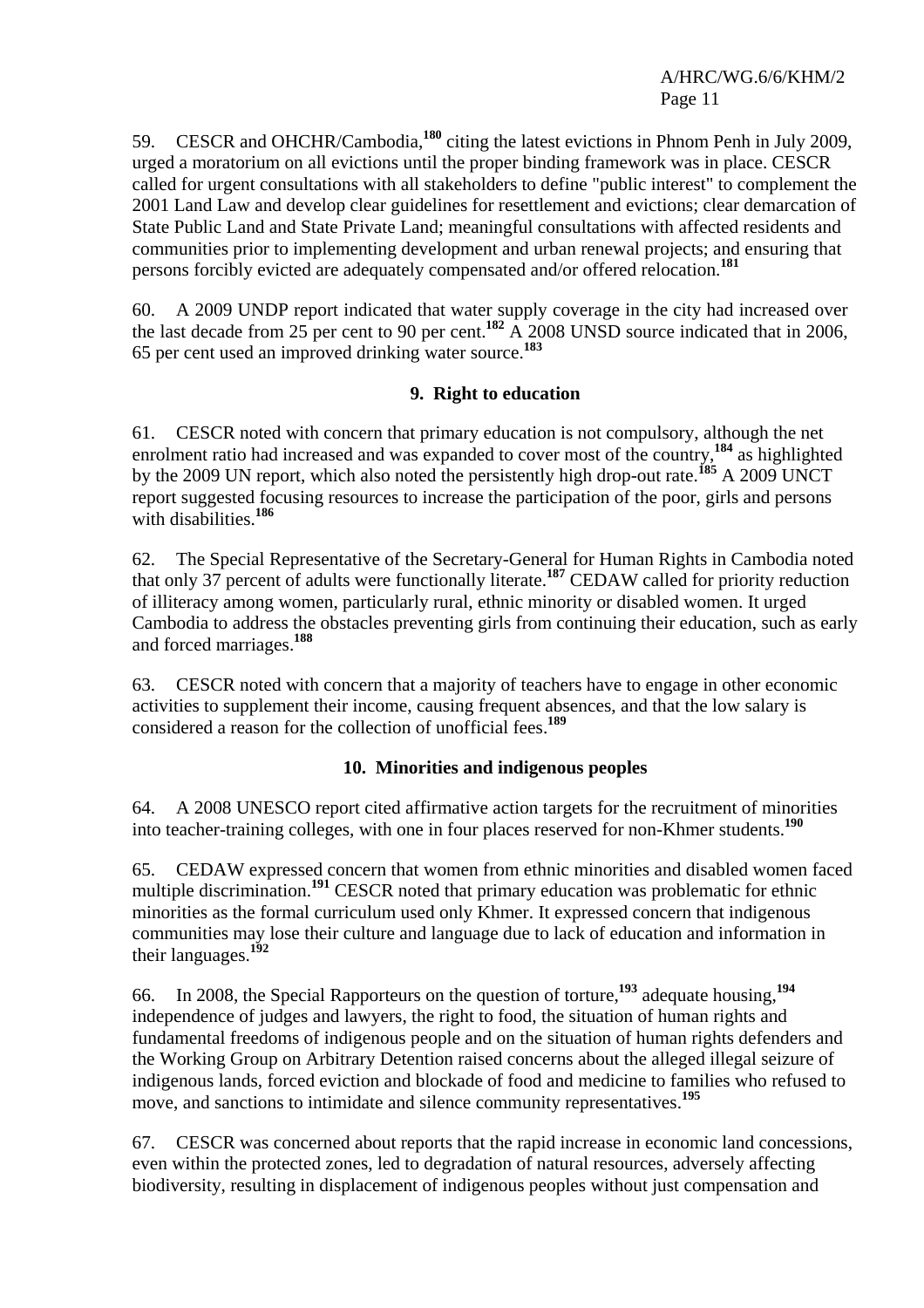resettlement.**<sup>196</sup>** OHCHR received similar reports.**<sup>197</sup>** CESCR recommended that the granting of concessions take into account sustainable development, and for all Cambodians to share the benefits of progress.**<sup>198</sup>** It noted the adverse effects of the exploitation of natural resources, particularly mining operations and oil exploration in indigenous territories, contravening the right of indigenous peoples to their ancestral domains, lands and natural resources.**<sup>199</sup>**

68. CESCR also noted with concern that the Land Law providing for the titling of indigenous communal lands had not been implemented effectively.**<sup>200</sup>** A 2008 Secretary-General report noted that indigenous land continued to shrink under illegal land deals, the grant of concessions, and pressure to develop the north-east, and that the elaboration of the collective titling process was proceeding slowly.**<sup>201</sup>** The Special Rapporteur on adequate housing expressed similar concerns.**<sup>202</sup>** Without decisive action, OHCHR**<sup>203</sup>** and the Special Representative**<sup>204</sup>** expressed concern that most communities will lose their lands, livelihoods, and cultural heritage, frequently in an arbitrary and abusive manner.

69. The Secretary-General noted that Khmer Krom people active in public protest had been under close police surveillance and denied the right to identity documents.**<sup>205</sup>**

# **11. Migrants, refugees and asylum-seekers**

70. CAT expressed concern about allegations regarding the expulsion of foreigners, particularly the situation of large numbers of Montagnard asylum-seekers in the Cambodian-Vietnamese border area,**<sup>206</sup>** also cited by the Special Representative of the Secretary-General for Human Rights in Cambodia.**<sup>207</sup>** A 2006 UNHCR report noted the lack of domestic legislation and administrative procedures pertaining to refugees and asylum-seekers.**<sup>208</sup>** A 2008 report indicated that Cambodia had stated it would establish a national asylum system with UNHCR support.**<sup>209</sup>**

# **III. ACHIEVEMENTS, BEST PRACTICES, CHALLENGES AND CONSTRAINTS**

71. CAT**<sup>210</sup>** and CESCR**<sup>211</sup>** acknowledged the difficulties encountered by Cambodia during its political and economic transition, including lack of judicial infrastructure and budgetary constraints, particularly given the extermination of a large number of the population including qualified professionals,**<sup>212</sup>** also recognized by the 2009 UN report.**<sup>213</sup>**

72. UNDAF indicated that lack of access to, or control over, productive resources and services including credit, land and land titles, agricultural inputs and extension services were critical gender issues.**<sup>214</sup>**

73. The Resident Coordinator's report highlighted that mine action increased land availability to the rural poor, citing clearance of 6,750 anti-personnel mines and education of over 1 million schoolchildren on mine risk.**<sup>215</sup>**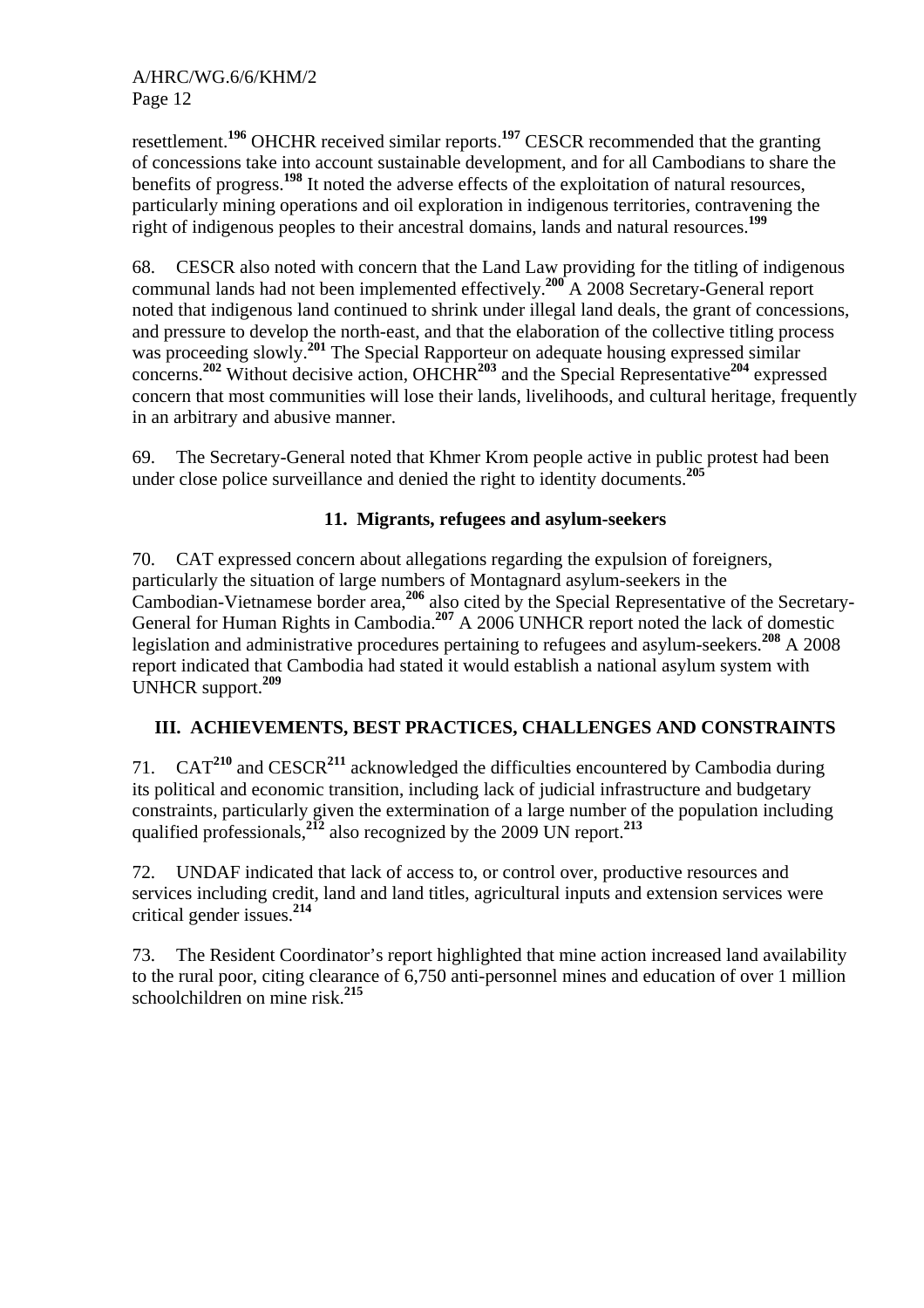### **IV. KEY NATIONAL PRIORITIES, INITIATIVES AND COMMITMENTS**

### **A. Pledges by the State**

N/A.

### **B. Specific recommendations for follow-up**

74. In 2004, CAT requested responses to questions and issues raised.**<sup>216</sup>** Responses remained pending.

### **V. CAPACITY-BUILDING AND TECHNICAL ASSISTANCE**

75. UNDAF called for action in the following priority areas: good governance, human rights promotion and protection, agriculture and rural poverty, capacity building and human resources development for the social sectors, and development of the national strategic development plan.**<sup>217</sup>**

76. CAT recommended establishing and ensuring a fully independent and professional judiciary in conformity with international standards, if necessary by calling for international cooperation.**<sup>218</sup>**

77. CRC recommended including children's rights concerns in drafting legislation and encouraged Cambodia to continue to seek technical assistance.**<sup>219</sup>**

78. CESCR requested that Cambodia seek technical cooperation from the ILO in reinforcing institutional capacity, and with respect to the establishment of labour courts and revision of the Law on Trade Unions, and seek OHCHR assistance to implement its concluding observations and compile the next report.**<sup>220</sup>**

79. The Human Rights Council, inter alia, encouraged the Government and the international community to provide assistance to the Extraordinary Chambers in the Courts of Cambodia to ensure justice and a non-return to the policies and practices of the past.**<sup>221</sup>**

#### *Notes*

**1** Unless indicated otherwise, the status of ratifications of instruments listed in the table may be found in *Multilateral Treaties Deposited with the Secretary-General: Status as at 31 December 2006* (ST/LEG/SER.E.25), supplemented by the official website of the United Nations Treaty Collection database, Office of Legal Affairs of the United Nations Secretariat, http://treaties.un.org/.

<sup>2</sup> The following abbreviations have been used for this document:

| <b>ICERD</b>     | International Convention on the Elimination of All Forms of Racial Discrimination |
|------------------|-----------------------------------------------------------------------------------|
| <b>ICESCR</b>    | International Covenant on Economic, Social and Cultural Rights                    |
| <b>OP-ICESCR</b> | <b>Optional Protocol to ICESCR</b>                                                |
| <b>ICCPR</b>     | International Covenant on Civil and Political Rights                              |
| <b>ICCPR-OP1</b> | <b>Optional Protocol to ICCPR</b>                                                 |
| <b>ICCPR-OP2</b> | Second Optional Protocol to ICCPR, aiming at the abolition of the death penalty   |
| <b>CEDAW</b>     | Convention on the Elimination of All Forms of Discrimination against Women        |
| <b>OP-CEDAW</b>  | <b>Optional Protocol to CEDAW</b>                                                 |
| <b>CAT</b>       | Convention against Torture and Other Cruel, Inhuman or Degrading Treatment or     |
|                  | Punishment                                                                        |
| OP-CAT           | Optional Protocol to CAT                                                          |
| <b>CRC</b>       | Convention on the Rights of the Child                                             |
|                  |                                                                                   |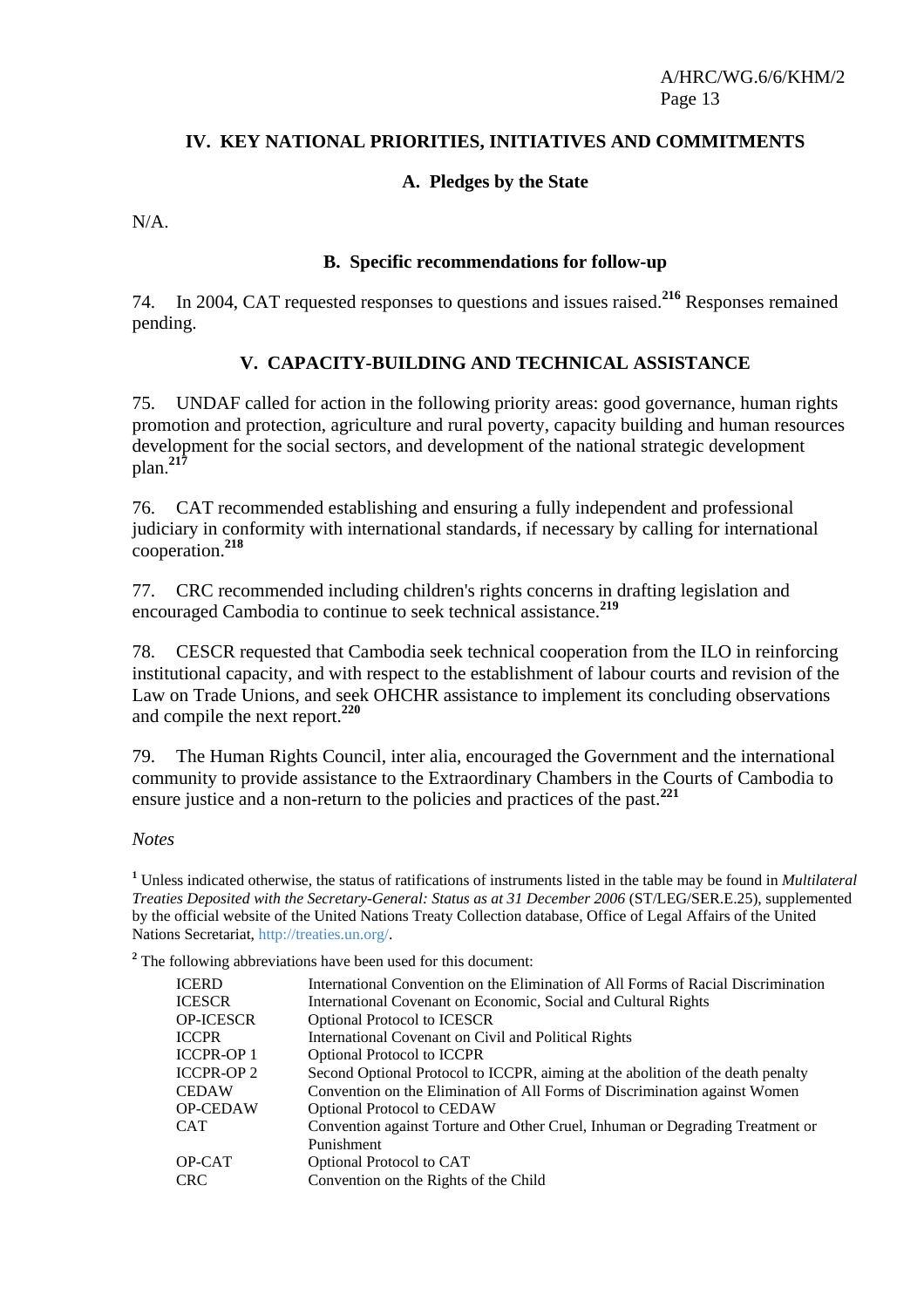| <b>OP-CRC-AC</b> | Optional Protocol to CRC on the involvement of children in armed conflict           |
|------------------|-------------------------------------------------------------------------------------|
| OP-CRC-SC        | Optional Protocol to CRC on the sale of children, child prostitution and child      |
|                  | pornography                                                                         |
| <b>ICRMW</b>     | International Convention on the Protection of the Rights of All Migrant Workers and |
|                  | <b>Members of Their Families</b>                                                    |
| <b>CRPD</b>      | Convention on the Rights of Persons with Disabilities                               |
| <b>OP-CRPD</b>   | Optional Protocol to the Convention on the Rights of Persons with Disabilities      |
| <b>CED</b>       | International Convention for the Protection of All Persons from Enforced            |
|                  | Disappearance.                                                                      |

<sup>3</sup> Adopted by the General Assembly in its resolution 63/117 of 10 December 2008. Article 17, paragraph 1, of OP-ICESCR states that "The present Protocol is open for signature by any State that has signed, ratified or acceded to the Covenant".

<sup>4</sup> Protocol to Prevent, Suppress and Punish Trafficking in Persons, Especially Women and Children, supplementing the United Nations Convention against Transnational Organized Crime.

<sup>5</sup> 1951 Convention relating to the Status of Refugees and its 1967 Protocol, 1954 Convention relating to the status of Stateless Persons and 1961 Convention on the Reduction of Statelessness.

<sup>6</sup> Geneva Convention for the Amelioration of the Condition of the Wounded and Sick in Armed Forces in the Field (First Convention); Geneva Convention for the Amelioration of the Condition of Wounded, Sick and Shipwrecked Members of Armed Forces at Sea (Second Convention); Convention relative to the Treatment of Prisoners of War (Third Convention); Convention relative to the Protection of Civilian Persons in Time of War (Fourth Convention); Protocol Additional to the Geneva Conventions of 12 August 1949, and relating to the Protection of Victims of International Armed Conflicts (Protocol I); Protocol Additional to the Geneva Conventions of 12 August 1949, and relating to the Protection of Victims of Non-International Armed Conflicts (Protocol II); Protocol Additional to the Geneva Conventions of 12 August 1949, and relating to the Adoption of an Additional Distinctive Emblem (Protocol III). For the official status of ratifications, see Federal Department of Foreign Affairs of Switzerland, at www.eda.admin.ch/eda/fr/home/topics/intla/intrea/chdep/warvic.html.

<sup>7</sup> International Labour Organization Convention No. 29 concerning Forced or Compulsory Labour; Convention No.105 concerning the Abolition of Forced Labour, Convention No. 87 concerning Freedom of Association and Protection of the Right to Organize; Convention No. 98 concerning the Application of the Principles of the Right to Organize and to Bargain Collectively; Convention No. 100 concerning Equal Remuneration for Men and Women Workers for Work of Equal Value; Convention No. 111 concerning Discrimination in Respect of Employment and Occupation; Convention No. 138 concerning the Minimum Age for Admission to Employment; Convention No. 182 concerning the Prohibition and Immediate Action for the Elimination of the Worst Forms of Child Labour.

<sup>8</sup> Concluding observations of the Committee on Economic, Social and Cultural Rights (E/C.12/KHM/CO/1), para. 44.

**9** Ibid., para. 16.

**<sup>10</sup>** E/CN.4/2005/116, para. 107.

**<sup>11</sup>** A/HRC/7/42, para. 104.

**<sup>12</sup>** E/C.12/KHM/CO/1, para. 4.

**<sup>13</sup>** A/HRC/4/36, para. 17. See also, E/CN.4/2006/110, p. 2.

**<sup>14</sup>** UNCT Cambodia, Situation Analysis of Youth in Cambodia, Phnom Penh, 2009, p. 67; UNCT Cambodia submission to the UPR on Cambodia available at http://www.ohchr.org/EN/HRBodies/UPR/Pages/ Documentation.aspx.

<sup>15</sup> Cambodia UNDAF 2006-2010, 2005, p. 10, available at http://www.undg.org/archive\_docs/5726-Cambodia\_UNDAF\_\_2006-2010\_.pdf.

**<sup>16</sup>** UNCT Cambodia, Situation Analysis of Youth in Cambodia, Phnom Penh, 2009, p. 67; UNCT Cambodia submission to the UPR on Cambodia available at http://www.ohchr.org/EN/HRBodies/UPR/Pages/ Documentation.aspx.

**<sup>17</sup>** E/C.12/KHM/CO/1, para. 12.

<sup>18</sup> Concluding comments of the Committee on the Elimination of Discrimination against Women (CEDAW/C/KHM/CO/3), para. 10.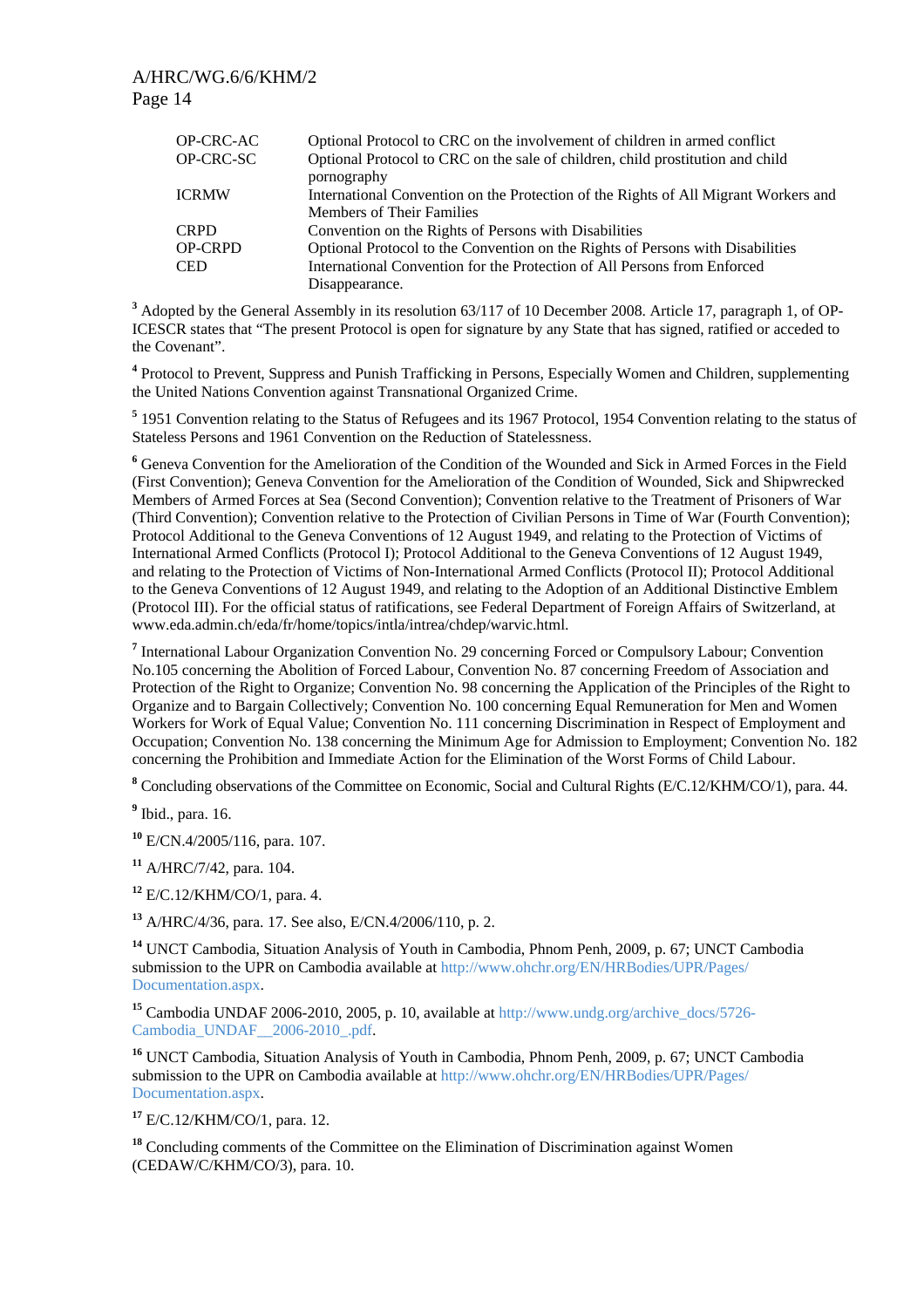**<sup>19</sup>** Ibid., para. 12; Concluding observations of the Committee on the Rights of the Child (CRC/C/15/Add.128), para. 10.

**<sup>20</sup>** CRC/C/15/Add.128, para. 24.

<sup>21</sup> Conclusions and recommendations of the Committee against Torture (CAT/C/CR/31/7), para. 7 (a).

**<sup>22</sup>** CEDAW/C/KHM/CO/3, para. 6.

**<sup>23</sup>** A/HRC/4/95, para. 57.

**<sup>24</sup>** A/HRC/10/54, para. 17.

**<sup>25</sup>** E/C.12/KHM/CO/1, para. 13.

**<sup>26</sup>** UNFPA, 2008 Mid-Term Review of 3rd Country Programme 2006-2010, p. 11, available at http://cambodia.unfpa.org/publications.htm.

**<sup>27</sup>** CEDAW/C/KHM/CO/3, para. 4.

**<sup>28</sup>** E/C.12/KHM/CO/1, para. 5.

**<sup>29</sup>** CEDAW/C/KHM/CO/3, para. 14.

**<sup>30</sup>** Ibid., para. 4.

**<sup>31</sup>** CAT/C/CR/31/7, para. 7 (j).

**<sup>32</sup>** E/C.12.KHM/CO/1, para. 8 (e) and (f).

**<sup>33</sup>** UNCT Cambodia, UN Joint Framework for Addressing Human Trafficking in Cambodia, pp. 8-9, available at http://www.un.org.kh/index.php?option=com\_jdownloads&Itemid=65&task=finish&cid=15&catid=4.

**<sup>34</sup>** E/C.12/KHM/CO/1, para. 8 (g). See also ILO Committee of Experts on the Application of Conventions and Recommendations, Individual Direct Request concerning ILO Worst Forms of Child Labour Convention, 1999 (No. 182), 2009, Geneva, doc. No. (ILOLEX) 092009KHM182, p. 6.

**<sup>35</sup>** UNCT Cambodia, Situation Analysis of Youth in Cambodia, Phnom Penh, 2009, p. xi; UNCT Cambodia submission to the UPR on Cambodia.

**<sup>36</sup>** The following abbreviations have been used for this document:

| <b>CERD</b>         | Committee on the Elimination of Racial Discrimination        |
|---------------------|--------------------------------------------------------------|
| <b>CESCR</b>        | Committee on Economic, Social and Cultural Rights            |
| <b>HR</b> Committee | Human Rights Committee                                       |
| <b>CEDAW</b>        | Committee on the Elimination of Discrimination against Women |
| <b>CAT</b>          | Committee against Torture                                    |
| <b>CRC</b>          | Committee on the Rights of the Child.                        |

**<sup>37</sup>** Letter dated 28 April 2006, reference jmn/mm/fg/follow-up/CAT/Cambodia.

**<sup>38</sup>** CAT/C/CR/31/7, para. 3.

**<sup>39</sup>** E/C.12/KHM/CO/1, para. 3.

**<sup>40</sup>** E/CN.4/2005/116.

**<sup>41</sup>** E/CN.4/2006/110 and Add.1.

**<sup>42</sup>** A/HRC/4/36.

**<sup>43</sup>** A/HRC/7/42.

**<sup>44</sup>** E/CN.4/2006/41/Add.3.

**<sup>45</sup>** Ibid., p. 2.

<sup>46</sup> The questionnaires included in this section are those which have been reflected in an official report by a special procedure mandate-holder.

**<sup>47</sup>** See (a) report of the Special Rapporteur on the right to education (A/HRC/4/29), questionnaire on the right to education of persons with disabilities sent in 2006; (b) report of the Special Rapporteur on the human rights of migrants (A/HRC/4/24), questionnaire on the impact of certain laws and administrative measures on migrants sent in 2006; (c) report of the Special Rapporteur on trafficking in persons, especially women and children (A/HRC/4/23),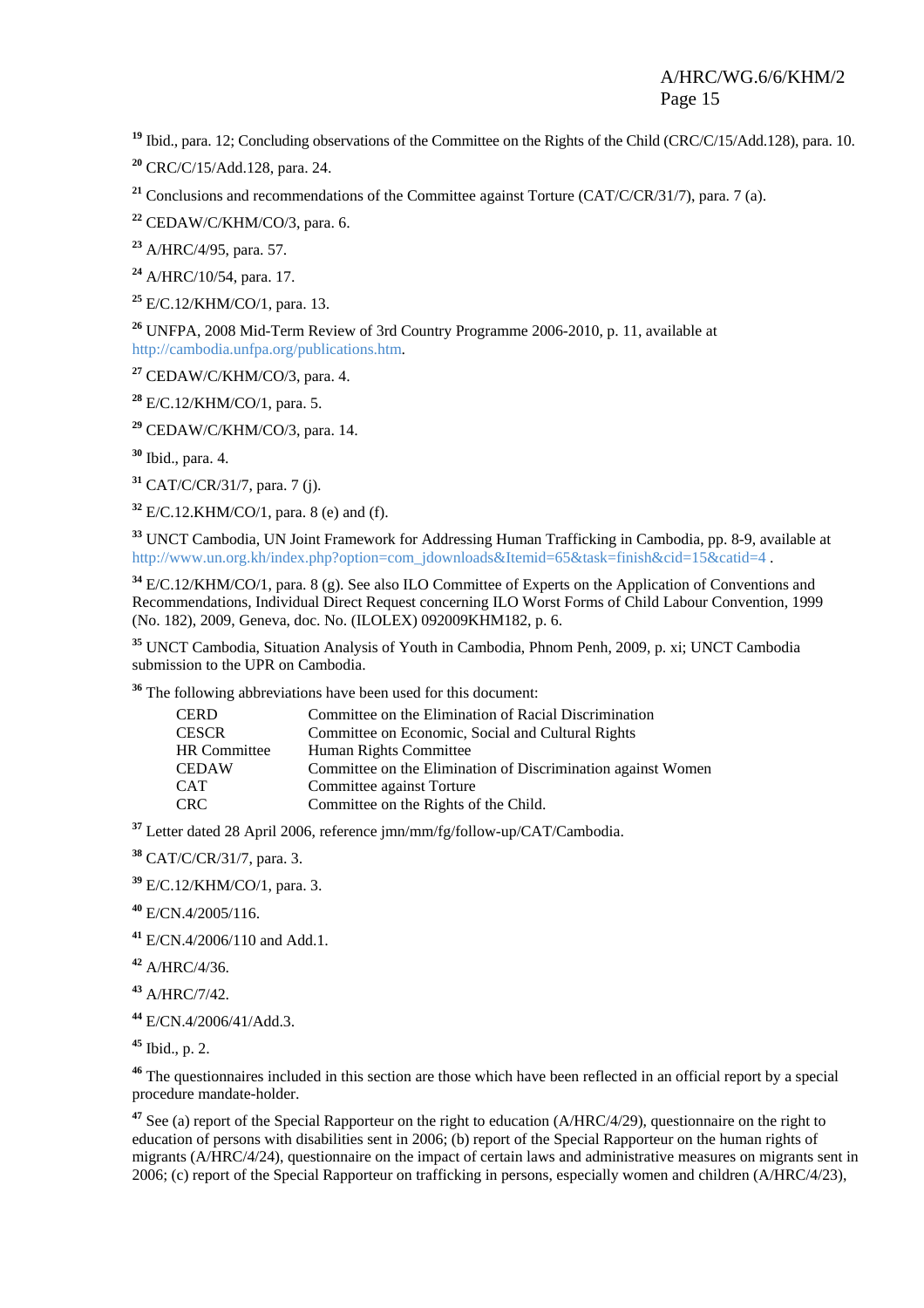questionnaire on issues related to forced marriages and trafficking in persons sent in 2006; (d) report of the Special Representative of the Secretary-General on the situation of human rights defenders (E/CN.4/2006/95 and Add.5), questionnaire on the implementation of the Declaration on the Right and Responsibility of Individuals, Groups and Organs of Society to Promote and Protect Universally Recognized Human Rights and Fundamental Freedoms sent in June 2005; (e) report of the Special Rapporteur on the situation of human rights and fundamental freedoms of indigenous people (A/HRC/6/15), questionnaire on the human rights of indigenous people sent in August 2007; (f) report of the Special Rapporteur on trafficking in persons, especially in women and children (E/CN.4/2006/62) and the Special Rapporteur on the sale of children, child prostitution and child pornography (E/CN.4/2006/67), joint questionnaire on the relationship between trafficking and the demand for commercial sexual exploitation sent in July 2005; (g) report of the Special Rapporteur on the right to education (E/CN.4/2006/45), questionnaire on the right to education for girls sent in 2005; (h) report of the Working Group on mercenaries (A/61/341), questionnaire concerning its mandate and activities sent in November 2005; (i) report of the Special Rapporteur on the sale of children, child prostitution and child pornography (A/HRC/4/31), questionnaire on the sale of children's organs sent in July 2006; (j) report of the Special Rapporteur on the sale of children, child prostitution and child pornography (A/HRC/7/8), questionnaire on assistance and rehabilitation programmes for child victims of sexual exploitation sent in July 2007; (k) report of the Special Representative of the Secretary-General on the issue of human rights and transnational corporations and other business enterprises (A/HRC/4/35/Add.3), questionnaire on human rights policies and management practices; (l) report of the Special Rapporteur on the right to education (A/HRC/8/10), questionnaire on the right to education in emergency situations sent in 2007; (m) report of the Special Rapporteur on the right to education (June 2009) (A/HRC/11/8), questionnaire on the right to education for persons in detention; (n) report of the independent expert on the question of human rights and extreme poverty to the eleventh session of the HRC (June 2009) (A/HRC/11/9), questionnaire on Cash Transfer Programmes, sent in October 2008; (o) report of the Special Rapporteur on violence against women, (June 2009) (A/HRC/11/6), questionnaire on violence against women and political economy.

**<sup>48</sup>** The questionnaire on issues related to forced marriages and trafficking in persons.

**<sup>49</sup>** A/HRC/12/41, para. 3

**<sup>50</sup>** CEDAW/C/KHM/CO/3, 25 January 2006, para. 17.

**<sup>51</sup>** Ibid., para. 18.

**<sup>52</sup>** E/C.12/KHM/CO/1, para. 18.

**<sup>53</sup>** UNFPA, 2008 Mid-Term Review of 3rd Country Programme 2006-2010, p. 11, available at http://cambodia.unfpa.org/publications.htm .

**<sup>54</sup>** DP-FPA/2009/CRP.1, E/ICEF/2009/CRP.11, 2009, p. 6. Cambodia UNDAF 2006-2010, 2005, p. 11, available at http://www.undg.org/archive\_docs/5726-Cambodia\_UNDAF\_\_2006-2010\_.pdf.

**<sup>55</sup>** CEDAW/C/KHM/CO/3, para. 12.

**<sup>56</sup>** E/CN.4/2006/41/Add.3, paras.73-74 and 76.

**<sup>57</sup>** CRC/C/15/Add.128, para. 30.

**<sup>58</sup>** Ibid., para. 32.

**<sup>59</sup>** Concluding observations of the Human Rights Committee (CCPR/C/79/Add.108), para. 7.

**<sup>60</sup>** E/C.12/KHM/CO/1, para. 17.

**<sup>61</sup>** A/HRC/7/28/Add.1, paras. 169-172.

**<sup>62</sup>** Ibid., paras. 182-84.

**<sup>63</sup>** E/C.12/KHM/CO/1, para. 31.

**<sup>64</sup>** ILO Conference Committee on the Application of Standards, Examination of individual case concerning ILO Convention on the Freedom of Association and Protection of the Right to Organise, 1948 (No. 87), 2007, Geneva, doc. No. (ILOLEX) 132007KHM087, p. 4. See also ILO Committee of Experts on the Application of Conventions and Recommendations, Individual Direct Request concerning ILO Convention on the Freedom of Association and Protection of the Right to Organise Convention, 1948 (No. 87), 2009, Geneva, doc. No. (ILOLEX) 062009KHM087, pp. 1-2.

**<sup>65</sup>** A/HRC/4/36, para. 43.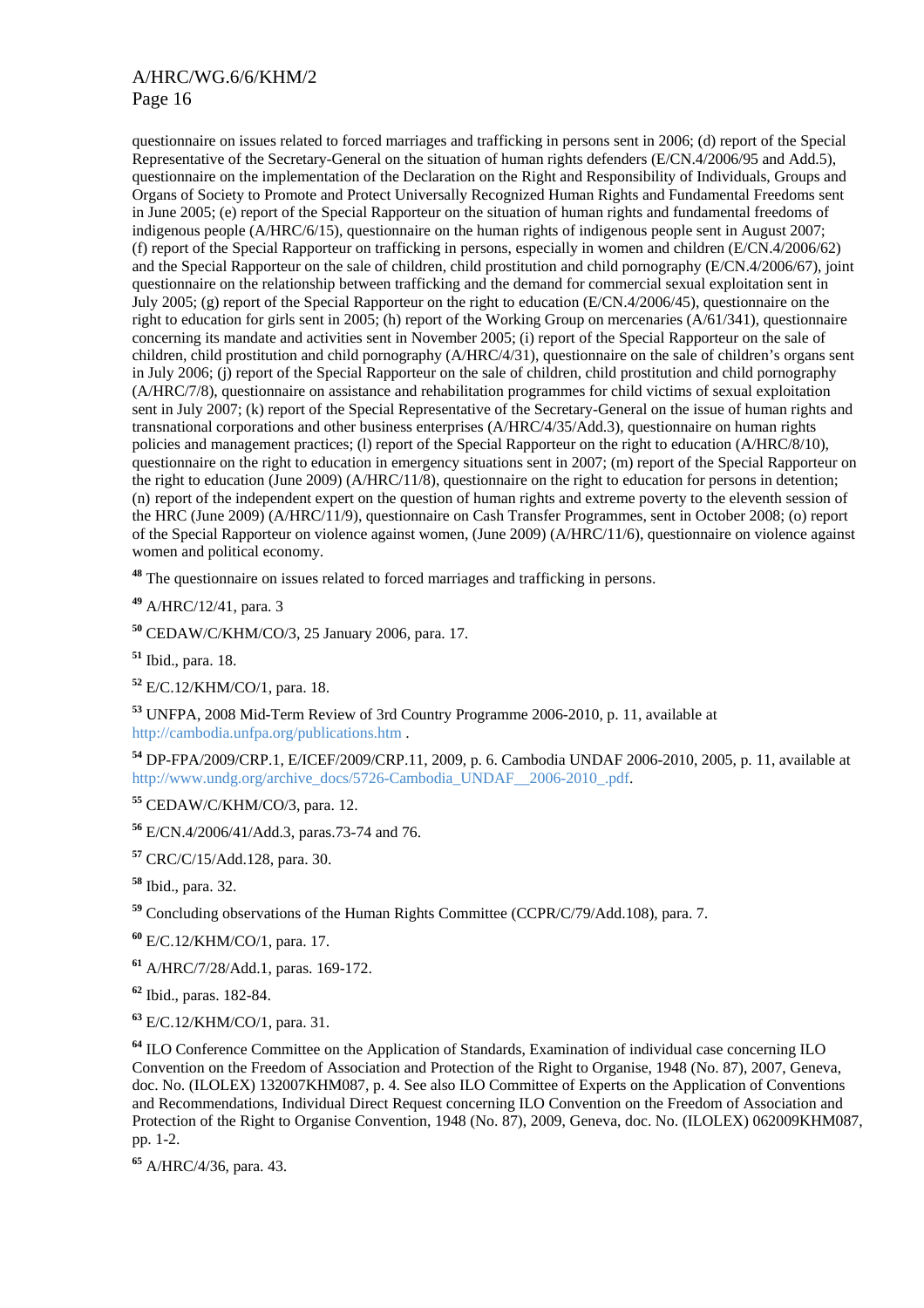A/HRC/10/12/Add.1, paras. 358-363. See also A/HRC/12/41, para. 34.

CAT/C/CR/31/7, para. 6 (a).

E/CN.4/2005/116, para. 17.

CAT/C/CR/31/7, para. 7 (k).

Ibid., para. 7 (f).

Ibid., para. 6 (i).

A/HRC/7/42, para. 21.

Ibid., para. 22.

Ibid., para. 39.

CAT/C/CR/31/7, para. 6 (k).

 E/C.12/KHM/CO/1, para. 20. See also United Nations Joint Framework on Gender in Cambodia, 2009, p. 5, available at http://www.un.org.kh/index.php?option=com\_jdownloads&Itemid=65&task= finish&cid=14&catid=4 and DP-FPA/2009/CRP.1, E/ICEF/2009/CRP.11, 2009, para. 24. See also UNFPA, 2008 Mid-Term Review of 3rd Country Programme 2006-2010, p. 8, available at http://cambodia.unfpa.org/publications.htm.

E/C.12/KHM/CO/1, para. 20.

E/CN.4/2006/41/Add.3, paras.73-74 and 76.

CEDAW/C/KHM/CO/3, para. 16.

 DP-FPA/2009/CRP.1, E/ICEF/2009/CRP.11, 2009, para.24.. See also UNFPA, 2008 Mid-Term Review of rd Country Programme 2006-2010, p. 8, available at http://cambodia.unfpa.org/publications.htm.

CEDAW/C/KHM/CO/3, para. 21.

 A/HRC/7/8/Add.1, para. 18. See also UNODC, Global Report on Trafficking in Persons, Vienna, 2009, p. 42, available at http://www.unodc.org/documents/Global\_Report\_on\_TIP.pdf.

 CEDAW/C/KHM/CO/3, para. 19. See also UNDG, Resident Coordinator Annual Report 2008 – Cambodia, available at http://www.undg.org/rcar08.cfm?fuseaction=N&ctyIDC=CMB&P=1095.

E/C.12/KHM/CO/1, para. 26.

CEDAW/C/KHM/CO/3, para. 19.

CAT/C/CR/31/7, para. 7 (l).

CEDAW/C/KHM/CO/3, para. 20.

 UNCT Cambodia, Joint Statement on HIV, 1 December 2008, available at http://www.un.org.kh/ index.php?option=com\_content&view=article&id=101:joint-statement-from-the-united-nations-countryteam&catid=44:un-speeches-and-statements&Itemid=77.

 ILO Committee of Experts on the Application of Conventions and Recommendations, Individual Direct Request concerning ILO Worst Forms of Child Labour Convention, 1999 (No. 182), 2009, Geneva, doc. No. (ILOLEX) 092009KHM182, p. 3.

A/HRC/7/8/Add.1, para. 14.

Ibid., para. 17.

CRC/C/15/Add.128, para. 59.

Ibid., para. 43. See also E/C.12/KHM/CO/1 para. 25.

94 E/C.12/KHM/CO/1, para. 25.

 UNCT Cambodia, Situation Analysis of Youth in Cambodia, Phnom Penh, 2009, p. 73; UNCT Cambodia submission to the UPR on Cambodia.

CAT/C/CR/31/7, para. 6 (l).

Ibid., para. 7 (i).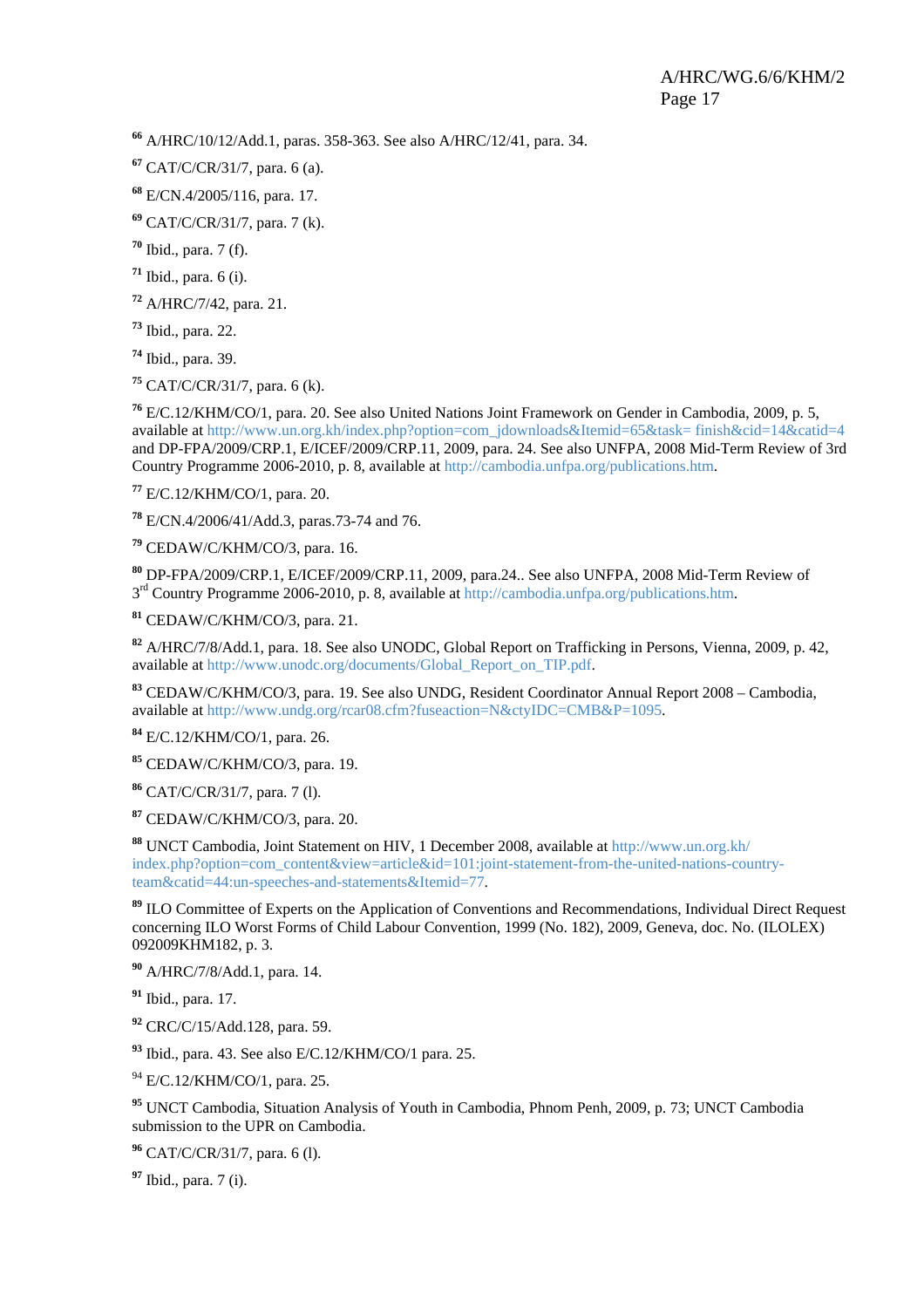E/C.12/KHM/CO/1, para. 14.

CAT/C/CR/31/7, para. 6 (g).

A/HRC/4/36, para. 31.

 E/CN.4/2006/110, para. 71. See also Cambodia UNDAF 2006-2010, 2005, pp. 10-11, available at http://www.undg.org/archive\_docs/5726-Cambodia\_UNDAF\_\_2006-2010\_.pdf.

 Cambodia UNDAF 2006-2010, 2005, pp. 10-11, available at http://www.undg.org/archive\_docs/5726- Cambodia\_UNDAF\_\_2006-2010\_.pdf.

A/HRC/7/42, para. 27.

E/C.12/KHM/CO/1, para. 14.

A/HRC/4/36. paras. 31-32.

CAT/C/CR/31/7, para. 6(e).

E/C.12/KHM/CO/1, para. 14.

See HRC resolution 9/15, para. 5.

A/HRC/7/42. para. 25.

Ibid., para. 33; See also, A/HRC/4/36, para. 36.

A/HRC/7/42, para. 47.

Ibid., para. 49.

CAT/C/CR/31/7, para. 7 (g).

Ibid., para. 7 (h).

Ibid., para. 6 (d).

E/CN.4/2005/116, p. 2.

See HRC resolution 9/15, para. 5.

CAT/C/CR/31/7, para. 7 (c).

Ibid., para. 7 (d).

E/CN.4/2005/116, para. 14.

 E/C.12/KHM/CO/1, para. 24, See also the 2009 ILO Report of the Committee of Experts on the Application of Conventions and Recommendations, pp. 69-70, available at http://www.ilo.org/wcmsp5/groups/public/---ed\_norm/-- -relconf/documents/meetingdocument/wcms\_103484.pdf.

DP-FPA/2009/CRP.1, E/ICEF/2009/CRP.11, 2009, para. 24.

CEDAW/C/KHM/CO/3, para. 33.

E/CN.4/2005/116, para. 41.

Ibid., para. 91.

 A/HRC/4/36, para. 43; ILO Committee of Experts on the Application of Conventions and Recommendations, ILO Individual Direct Request concerning Abolition or Forced Labour Convention, 1957 (No. 105), 2009, Geneva, doc. No. (ILOLEX) 092009KHM105, p. 2. See also doc. No. (ILOLEX) 092008KHM105, p.1.

A/HRC/4/36, para. 46.

A/HRC/7/10/Add.1, para.11.

A/HRC/4/36, para. 51.

Ibid. See also A/HRC/7/42, para. 18.

A/HRC/12/41, para. 38.

A/HRC/4/36. para. 86; See also A/HRC/4/95, para. 48.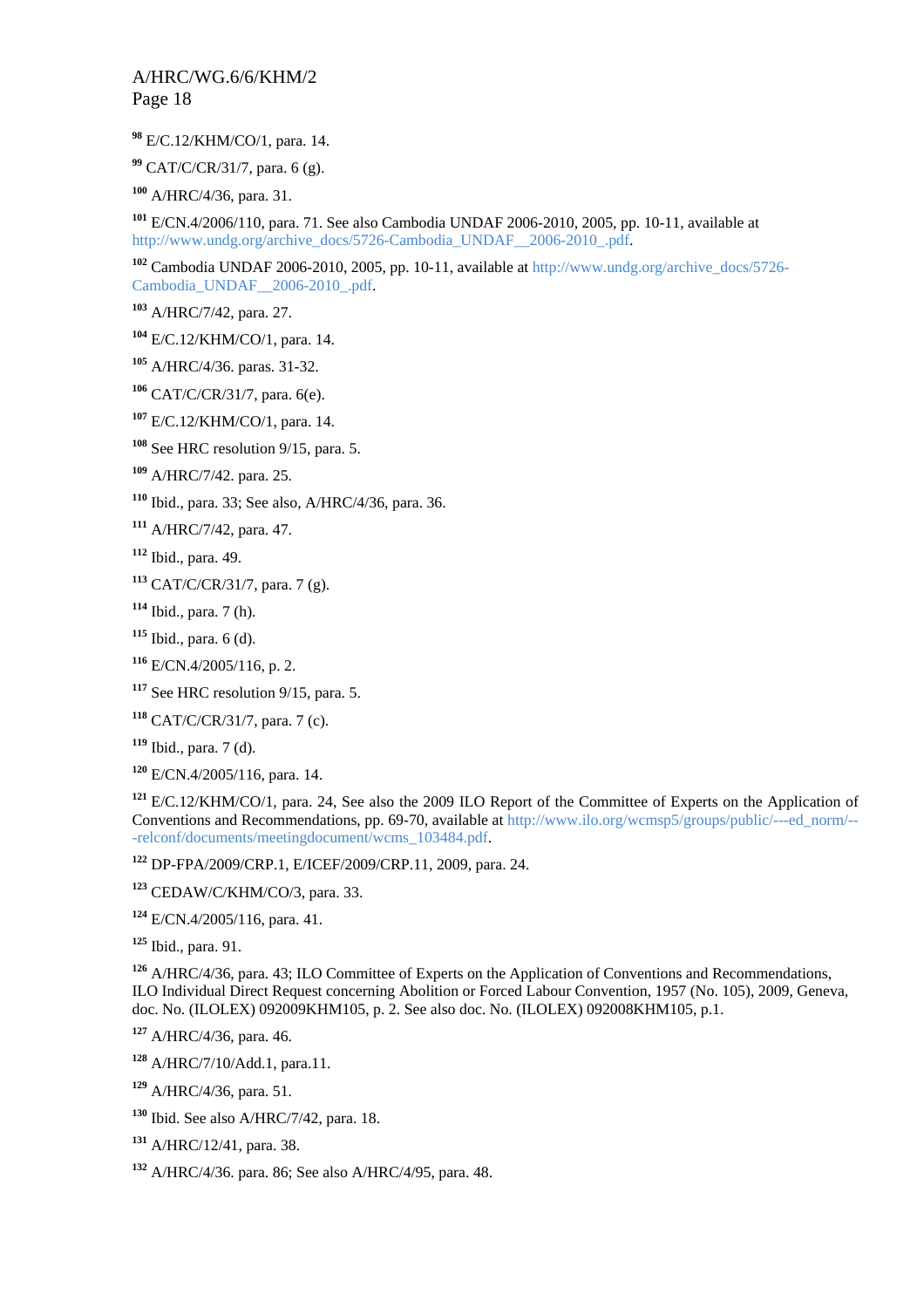A/HRC/12/41, para. 39.

See HRC resolution 9/15, para. 5.

.See HRC resolution 9/15, para. 4. See also A/HRC/7/42, paras. 90-91.

A/HRC/7/42, para. 91.

 UNDG, Resident Coordinator Annual Report 2008 – Cambodia, available at http://www.undg.org/ rcar08.cfm?fuseaction=N&ctyIDC=CMB&P=1095.

 UNFPA, 2008 Mid-Term Review of 3rd Country Programme 2006-2010, p. 8, available at http://cambodia.unfpa.org/publications.htm (accessed on 6 July 2009). See also Cambodia UNDAF 2006-2010, 2005, p. 12, available at http://www.undg.org/archive\_docs/5726-Cambodia\_UNDAF\_\_2006-2010\_.pdf.

United Nations Statistics Division coordinated data and analyses, available at: http://mdgs.un.org/unsd/mdg.

E/C.12/KHM/CO/1, para. 22.

CEDAW/C/KHM/CO/3, para. 28.

E/C.12/KHM/CO/1, para. 23.

CEDAW/C/KHM/CO/3, para. 28.

 E/C.12/KHM/CO/1, para. 21. See also UNCT Cambodia, Situation Analysis of Youth in Cambodia, Phnom Penh, 2009, pp. 44-55; UNCT submission to the UPR on Cambodia.

E/C.12/KHM/CO/1, para. 24.

 ILO Committee of Experts on the Application of Conventions and Recommendations, Individual Direct Request concerning ILO Freedom of Association and Protection of the Right to Organise Convention, 1948 (No. 87), 2009, Geneva, doc. No. (ILOLEX) 062009KHM087, p. 2.

Ibid.

 Cambodia UNDAF 2006-2010, 2005, pp. 8-9, available at http://www.undg.org/archive\_docs/5726- Cambodia\_UNDAF\_\_2006-2010\_.pdf.

CEDAW/C/KHM/CO/3, para. 31.

E/C.12/KHM/CO/1, para. 27.

Ibid., para. 28.

 UNDG, Resident Coordinator Annual Report 2008 – Cambodia, available at http://www.undg.org/ rcar08.cfm?fuseaction=N&ctyIDC=CMB&P=1095.

 UNCT Cambodia, Situation Analysis of Youth in Cambodia, Phnom Penh, 2009, p. 19, available at http://www.ohchr.org/EN/HRBodies/UPR/Pages/ Documentation.aspx.

E/C.12/KHM/CO/1, para. 40.

Ibid., para. 32.

 UNFPA, 2008 Mid-Term Review of 3rd Country Programme 2006-2010, pp. 8 and 10, available at http://cambodia.unfpa.org/publications.htm.

 UNDG, Resident Coordinator Annual Report 2008 – Cambodia, available at http://www.undg.org/ rcar08.cfm?fuseaction=N&ctyIDC=CMB&P=1095).

E/C.12/KHM/CO/1, para. 32.

E/C.12/KHM/CO/1, para. 32.

CEDAW/C/KHM/CO/3, para. 30.

Ibid., para. 33.

A/HRC/12/41, para. 28.

United Nations Statistics Division coordinated data and analyses, available at: http://mdgs.un.org/unsd/mdg.

E/C.12/KHM/CO/1, para. 29.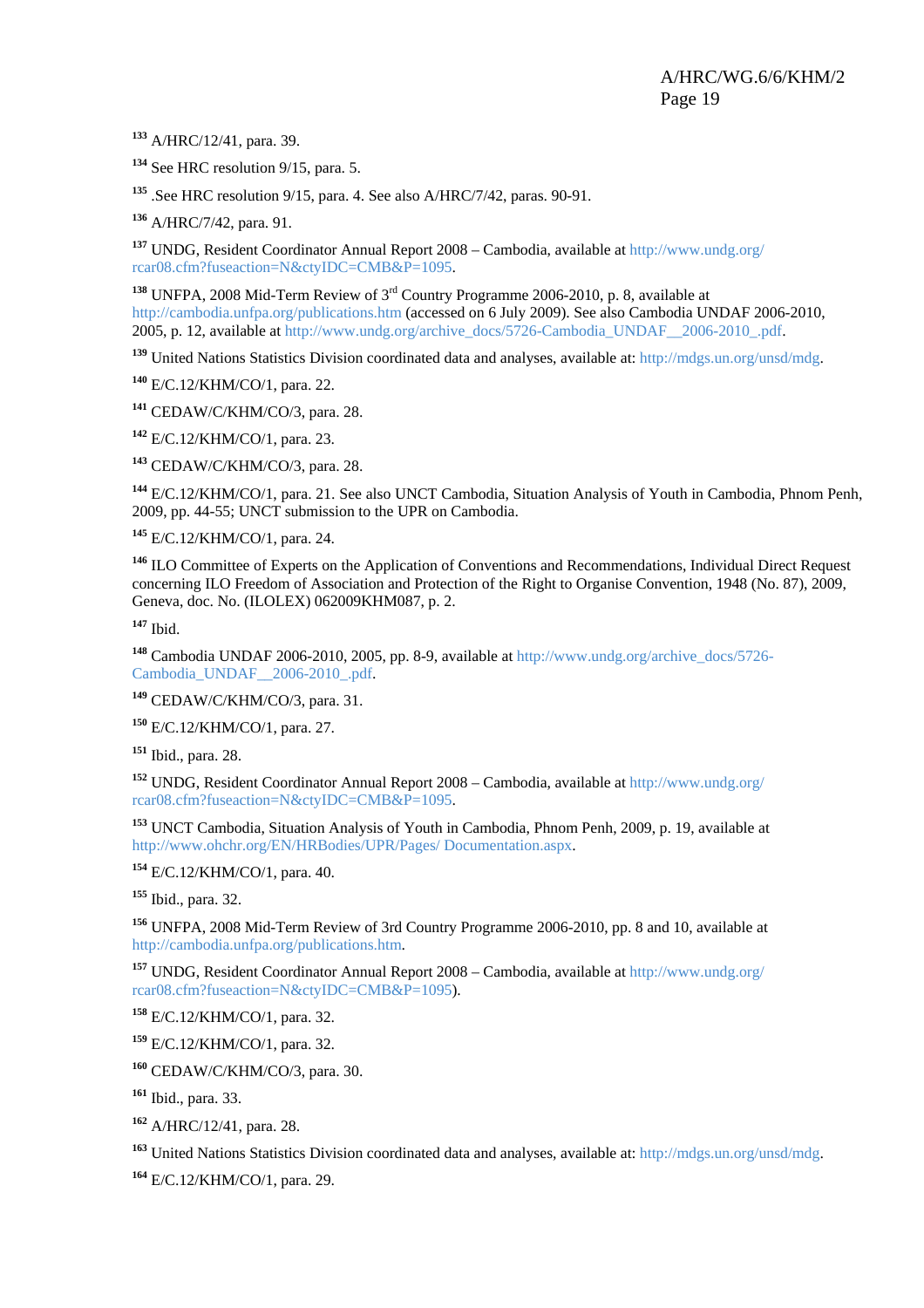UNDP, Asia-Pacific Human Development Report, 2008, p. 93, available at http://hdr.undp.org/en/reports/ regionalreports/asiathepacific/RHDR\_Full%20Report\_Tackling\_Corruption\_Transforming\_Lives.pdf.

A/HRC/4/36, para. 66.

 World Bank, Country Assistance Strategy Progress Report, 2008, pp. 15-16, available at http://wwwwds.worldbank.org/external/default/WDSContentServer/WDSP/IB/2008/04/30/000020953\_20080430114456/Rend ered/PDF/433300CASP0IDA1R200810103.pdf.

 OHCHR Cambodia, Economic land concessions in Cambodia: A human rights perspective, 2007, p. 1, available at http://cambodia.ohchr.org/report\_subject.aspx.

A/HRC/4/36, para. 69.

A/HRC/4/95, para. 44. See also E/CN.4/2005/116, para. 46.

E/C.12/KMH/CO/1, para. 30.

. A/HRC/7/42, para. 63.

Press release of 30 January 2009 by the Special Rapporteur on adequate housing.

A/HRC/7/42, para. 62. See also E/CN.4/2005/116 para. 58.

E/C.12/KHM/CO/1, para. 30.

Ibid., para. 30. See also E/CN.4/2006/41/Add.3, para.61.

E/CN.4/2006/41/Add.3, para.30.

A/HRC/4/95, para. 20.

E/CN.4/2006/41/Add.3, para.48.

 OHCHR Cambodia, "Group 78 evicted: A missed opportunity for inclusive development; another setback for the rule of law", 17 July 2009, available at http://cambodia.ohchr.org.

E/C.12/KHM/CO/1, para. 30.

 UNDP, Asia-Pacific Human Development Report, 2008, p. 74, available at http://hdr.undp.org/en/reports/ regionalreports/asiathepacific/RHDR\_Full%20Report\_Tackling\_Corruption\_Transforming\_Lives.pdf.

United Nations Statistics Division coordinated data and analyses, available at: http://mdgs.un.org/unsd/mdg.

E/C.12/KHM/CO/1, para. 34.

DP-FPA/2009/CRP.1, E/ICEF/2009/CRP.11, 2009, para. 28.

 UNCT Cambodia, Situation Analysis of Youth in Cambodia, Phnom Penh, 2009, p. xii; UNCT Cambodia submission to the UPR on Cambodia.

E/CN.4/2005/116, para. 9.

CEDAW/C/KHM/CO/3, para. 26.

E/C.12/KHM/CO/1, para. 35.

 UNESCO, Education For All Global Monitoring Report 2009, Paris, 2008, p. 176, available at http://unesdoc.unesco.org/images/0017/001776/177683e.pdf.

CEDAW/C/KHM/CO/3, para. 35.

E/C.12/KHM/CO/1, para. 34.

A/HRC/10/44/Add.4, p. 43.

A/HRC/10/7/Add.1, paras. 25-31.

Ibid., para. 32.

E/C.12/KHM/CO/1, para. 15.

A/HRC/4/95, para. 45.

E/C.12/KHM/CO/1, para. 15.

Ibid., para. 16.